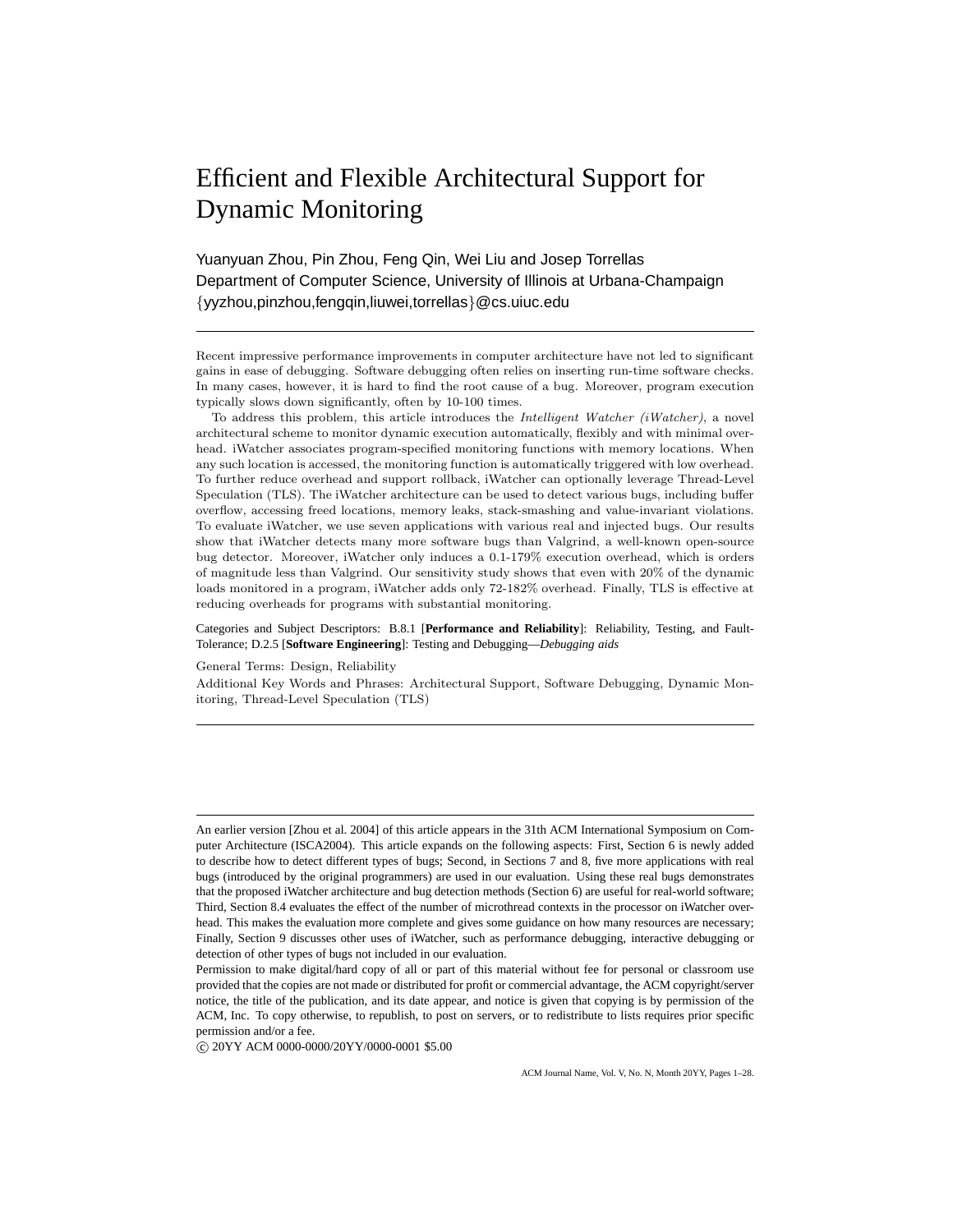# 1. INTRODUCTION

## 1.1 Motivation

Despite costly efforts to improve software-development methodologies, software bugs in deployed codes continue to thrive, often accounting for as much as 40% of computer system failures [Marcus and Stern 2000]. Software bugs can crash systems, making services unavailable or, in the form of "silent" bugs, corrupt information or generate wrong outputs. According to NIST [National Institute of Standards and Technlogy (NIST), Department of Commerce. 2002], software bugs cost the U.S. economy an estimated \$59.5 billion annually, or 0.6% of the GDP!

There are several approaches to debug codes. One approach is to perform checks statically. Examples of this approach include explicit model checking [Musuvathi et al. 2002; Stern and Dill 1995] and program analysis [Choi et al. 2002; Engler and Ashcraft 2003; Hallem et al. 2002]. Most static tools require significant involvement of the programmer to write specifications or annotate programs. In addition, most static tools are limited by aliasing problems and other compile-time limitations. This is especially the case for programs written in unsafe languages such as  $C$  or  $C_{++}$ , the predominant programming languages in industry. As a result, many bugs often remain in programs even after aggressive static checking.

Another approach is to monitor execution dynamically, with instrumentation inserted in the code that monitors invariants and reports violations as errors. The strength of this approach is that the analysis is based on actual execution paths and accurate values of variables and aliasing information. Examples of dynamic monitors include Purify [Hastings and Joyce 1992], Valgrind [Nethercote and Seward 2003], Intel Thread Checker [KAI-Intel Corporation ], DIDUCE [Hangal and Lam 2002], Eraser [Savage et al. 1997], CCured [Condit et al. 2003; Necula et al. 2002], and other tools [Austin et al. 1994; Cowan et al. 1998; Loginov et al. 2001; Patil and Fischer 1997; 1995].

Unfortunately, most dynamic checkers suffer from two limitations. First, they are often computationally expensive. One major reason is their large instrumentation cost [Hangal and Lam 2002; Savage et al. 1997]. Another reason is that dynamic checkers may end up instrumenting more places than necessary due to lack of accurate information at instrumentation time. As a result, some dynamic checkers slow down a program by 6-30 times [Hangal and Lam 2002; Savage et al. 1997], which makes such tools undesirable for production runs. Moreover, some timing-sensitive bugs may never occur with these slowdowns.

Second, most dynamic checkers rely on compilers or pre-processing tools to insert instrumentation and, therefore, are limited by imperfect variable disambiguation. Consequently, some accesses to a monitored location may be missed by the instrumentation tool. Because of this reason, some bugs are caught much later than when they actually occur, which makes it hard to find the root cause of the bug. The following C code gives a simple example.

int x, \*p; /\* assume invariant:  $x = 1$  \*/ ...  $p = foo()$ ; /\* a bug: p points to x incorrectly \*/  $*_{p}$  = 5; /\* line A: corruption of x \*/ ...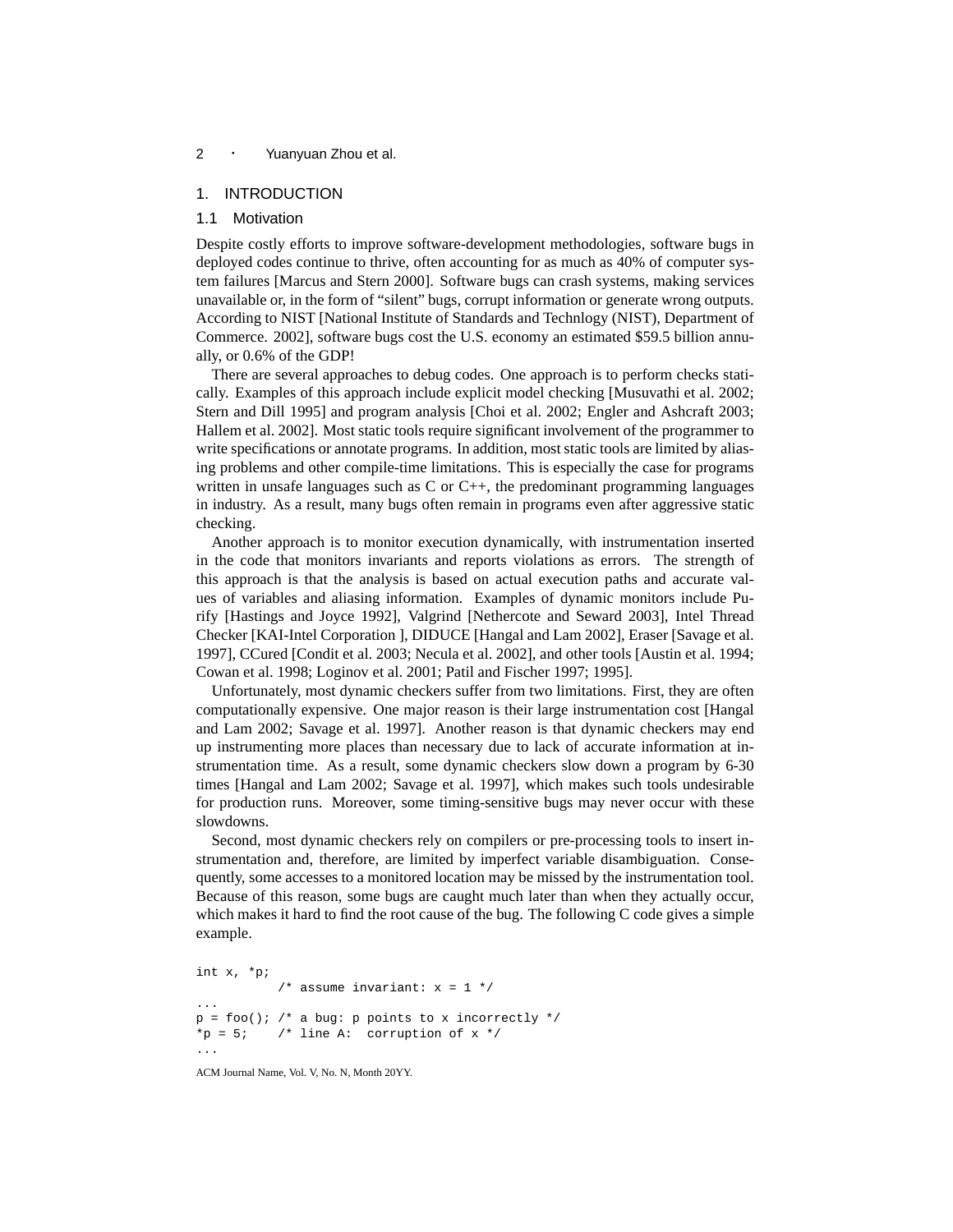```
InvariantCheck(x == 1); /* line B */
z = \text{Array}[x];...
```
While  $x$  is corrupted in line A, the bug is not detected until the invariant check at line B. Due to the difficulty of performing perfect pointer disambiguation, it may be hard for a dynamic checker to know that it needs to insert an invariant check after line A.

To assist software debugging, several processor architectures such as Intel x86 and Sun SPARC provide support for watchpoints to monitor several programmer-specified memory locations [Intel Corporation 2001; Kane and Heinrich 1992; SPARC International 1992; Wahbe et al. 1993]. When a watched memory location is accessed, the hardware triggers an exception that is handled by the debugger. It is then up to the programmer to manually check the program state. While watchpoints are a good starting point, they have several limitations. First, they do not support *low-overhead* checks on variable values *automatically*. Since exceptions are expensive, it would be very inefficient to use them for dynamic bug detection during production runs. Second, most architectures only support a handful of watchpoints (four in Intel x86). Therefore, it is hard to use watchpoints for dynamic monitoring in production runs, which requires efficiency and watching many memory locations.

# 1.2 Our Approach

This article introduces the *Intelligent Watcher (iWatcher)*, a novel architectural scheme to monitor dynamic execution *automatically*, *flexibly* and with *minimal overhead*. iWatcher associates program-specified monitoring functions with memory locations. When any such location is accessed, the monitoring function is automatically triggered with low overhead. To further reduce overhead and support rollback, iWatcher can optionally leverage Thread-Level Speculation (TLS). The main advantages of iWatcher are:

- —It monitors *all* accesses to the watched memory locations. Consequently, it catches hard-to-find bugs such as updates through aliased pointers and stack-smashing attacks commonly exploited by viruses.
- —It has low overhead because it (i) only monitors memory instructions that *truly* access the watched memory locations, and (ii) uses minimal-overhead hardware-supported triggering of monitoring functions.
- —It is flexible in that it can support a wide range of checks, including program-specific checks. Moreover, iWatcher is language independent, cross-module and cross-developer.
- —It can *optionally* leverage TLS to hide monitoring overhead and provide rollback support. Specifically, with TLS, a monitoring function is executed in parallel with the rest of the program, and the program can be rolled back if a bug is found.

In contrast, due to aliasing problems, it is very hard for software-only dynamic checkers to monitor all accesses to the watched memory locations and only those.

We evaluate iWatcher using seven buggy applications with various real and injected bugs including accessing freed locations, memory leaks, buffer overflow, value-invariant violations, and smashed stacks. iWatcher detects all the bugs evaluated in our experiments with only a 0.1-179% execution overhead. Overall, iWatcher's reasonably small overhead and ability to monitor many memory locations enable it to be used in both in-house testing and production runs. In contrast, a well-known open-source bug detector called Valgrind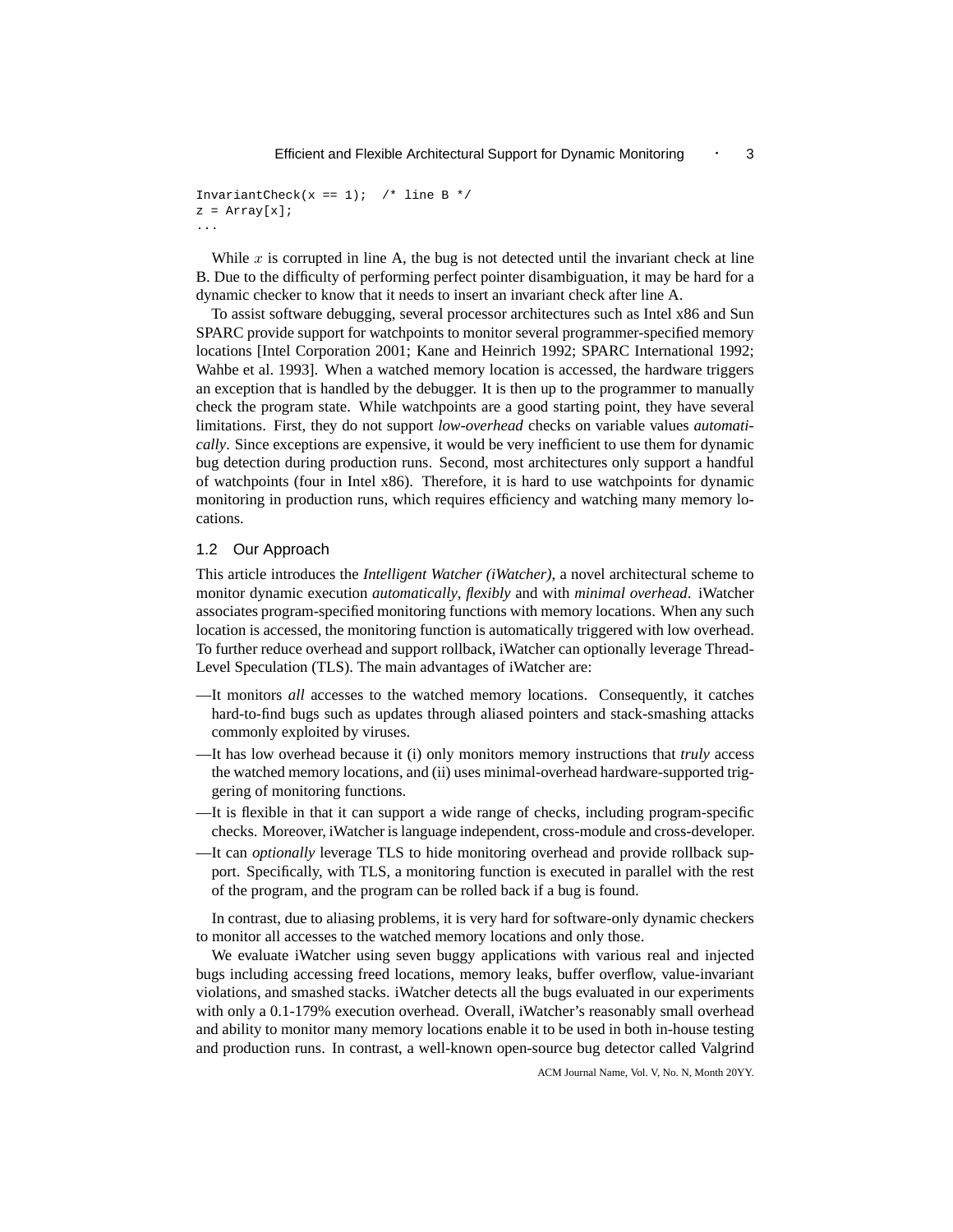induces orders of magnitude more overhead, and can only detect a subset of the bugs. Moreover, even with 20% of the dynamic loads monitored in a program, iWatcher only adds 72-182% overhead. We also show that TLS is effective at reducing overheads for programs with substantial monitoring. Finally, supporting four contexts in an SMT is enough to achieve the best performance in our experiments.

This article is organized as follows. Section 2 briefly describes some background. Sections 3, 4, and 5 describe iWatcher's functionality, architectural design, and advantages, respectively. Section 6 describes how to use iWatcher to detect various bugs. Sections 7 and 8 present the evaluation methodology and experimental results. Section 9 discusses some other uses of iWatcher. Section 10 discusses related work and Section 11 concludes.

## 2. BACKGROUND

# 2.1 Dynamic Execution Monitoring

Many methods have been proposed for dynamic code monitoring. The most commonly used ones are assertions, dynamic checkers, and watchpoints.

**Assertions.** Assertions are inserted by programmers to perform sanity checks at certain places. If the condition specified in an assertion is false, the program aborts. Assertions are one of the most commonly used methods for debugging. However, they can add significant overhead to program execution. Moreover, it is often hard to identify all the places where assertions should be placed.

**Dynamic Checkers.** Dynamic checkers are automated tools that detect common bugs at run time. For example, DIDUCE [Hangal and Lam 2002] automatically infers likely program invariants, and uses them to detect program bugs. Purify [Hastings and Joyce 1992] and Valgrind [Nethercote and Seward 2003] monitor memory accesses to detect memory leaks and some simple instances of memory corruption, such as freeing a buffer twice or reading an uninitialized memory location. StackGuard [Cowan et al. 1998] can detect some buffer overflow bugs, which have been a major cause of security attacks. Eraser [Savage et al. 1997] can detect data races by dynamically tracking the set of locks held during program execution. These tools usually use compilers or code-rewriting tools such as ATOM [Srivastava and Eustace 1994], EEL [Larus and Schnarr 1995] and Dyninst [Buck and Hollingsworth 2000] to instrument programs with checks.

While this approach is promising, dynamic checkers often suffer from the following limitations: (1) aliasing problems, especially in C or  $C_{++}$  programs, (2) high run-time overhead, (3) hard-coded bug detection functionality, (4) language specificity, and (5) difficulty to work with low-level code.

**Hardware-Assisted Watchpoints.** Hardware-assisted watchpoints [Intel Corporation 2001; Kane and Heinrich 1992; SPARC International 1992] use simple hardware support to watch a user-selected memory location. When a watched location is accessed by the program, an exception is handled by an interactive debugger such as gdb. Then, the state of the process can be examined by programmers using the debugger. The hardware support is provided through a few special debug registers. Watchpoints are designed to be used in an interactive debugger. For non-interactive execution monitoring, they are both inflexible and inefficient. They do not provide a way to associate an automatic check to the access of a watched location. Moreover, they require an expensive exception when a watched location is accessed. Finally, most architectures only support a few watchpoints (four in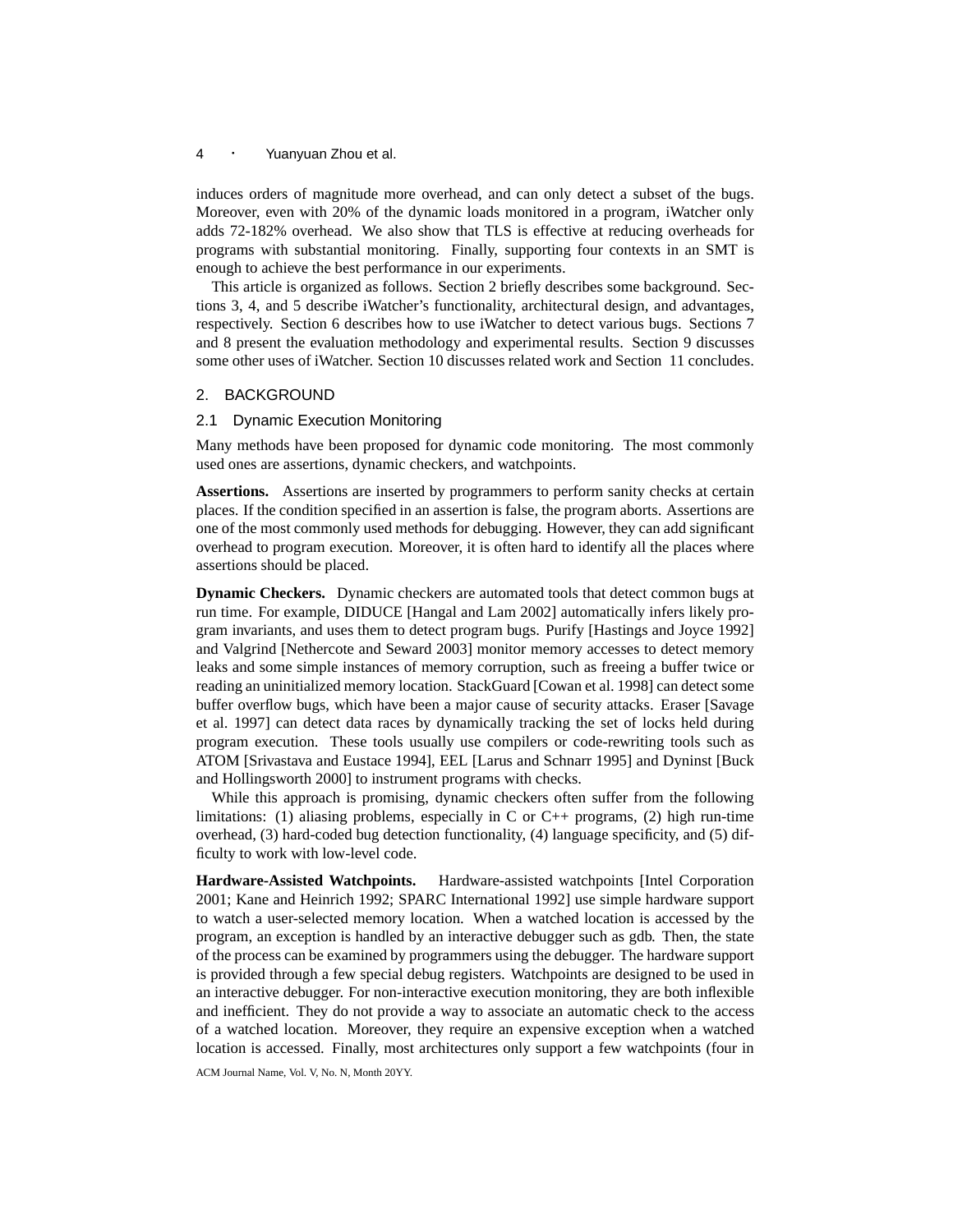Intel's x86).

# 2.2 Classifying Dynamic Monitoring Methods

We classify the dynamic monitoring methods into two categories:

- —*Code-Controlled Monitoring (CCM).* Monitoring is performed only at special points in the program. Assertions and most dynamic checkers belong to CCM because they only check at assertions or instrumentation points.
- —*Location-Controlled Monitoring (LCM).* Monitoring is associated directly with memory locations and therefore all accesses to such memory locations are monitored. Hardwareassisted watchpoints and iWatcher belong to this category.

LCM has two advantages over CCM: (1) LCM monitors *all* accesses to a watched memory location using all possible variable names or pointers, whereas CCM may miss some accesses because of pointer aliasing; (2) LCM monitors only those memory instructions that *truly* access a watched memory location, whereas CCM may need to instrument at many unnecessary points due to the lack of accurate information at instrumentation time. Therefore, LCM can be used to detect both invariant violations and illegal accesses to a memory location, whereas it may be difficult and too expensive for CCM to check for illegal accesses. The main advantage of CCM is that it does not require hardware support while LCM typically needs it.

# 2.3 Thread-Level Speculation (TLS)

TLS is an architectural technique for speculative parallelization of sequential programs [Cintra et al. 2000; Sohi et al. 1995; Steffan et al. 2000; Tsai et al. 1999]. TLS support can be built on a multithreaded architecture, such as simultaneous multithreading (SMT) or chip multiprocessor (CMP) machines. With TLS, the execution of a sequential program is divided into a sequence of *microthreads* (also called tasks, slices, or epochs). These microthreads are then executed speculatively in parallel, while special hardware detects violations of the program's sequential semantics. A violation results in squashing the incorrectly executed microthreads and re-executing them. To enable squash and re-execution, the memory state of each speculative microthread is typically buffered in caches or special buffers. When a microthread finishes its execution and becomes safe, it can commit. Committing a microthread implies merging its state with the safe memory. To guarantee sequential semantics, microthreads commit in order.

iWatcher can leverage TLS to reduce monitoring overhead and to support rollback and re-execution of a buggy code region [Prvulovic and Torrellas 2003]. For our design, we assume an SMT machine, and that the speculative memory state is buffered in caches. However, our iWatcher design can be easily ported to other TLS architectures.

If we use TLS in iWatcher, each cache line is tagged with the ID of the microthread to which the line belongs. Moreover, for each speculative microthread, the processor contains a copy of the initial state of the architectural registers. This copy is generated when the speculative microthread is spawned and is freed when the microthread commits. It is used in case the microthread needs to be rolled back.

The TLS mechanisms for in-cache state buffering and rollback can be reused to support incremental rollback and re-execution of the buggy code [Prvulovic and Torrellas 2003]. To do this, the basic TLS is modified slightly by postponing the commit time of a successful microthread. In the basic TLS, a microthread can commit when it completes and all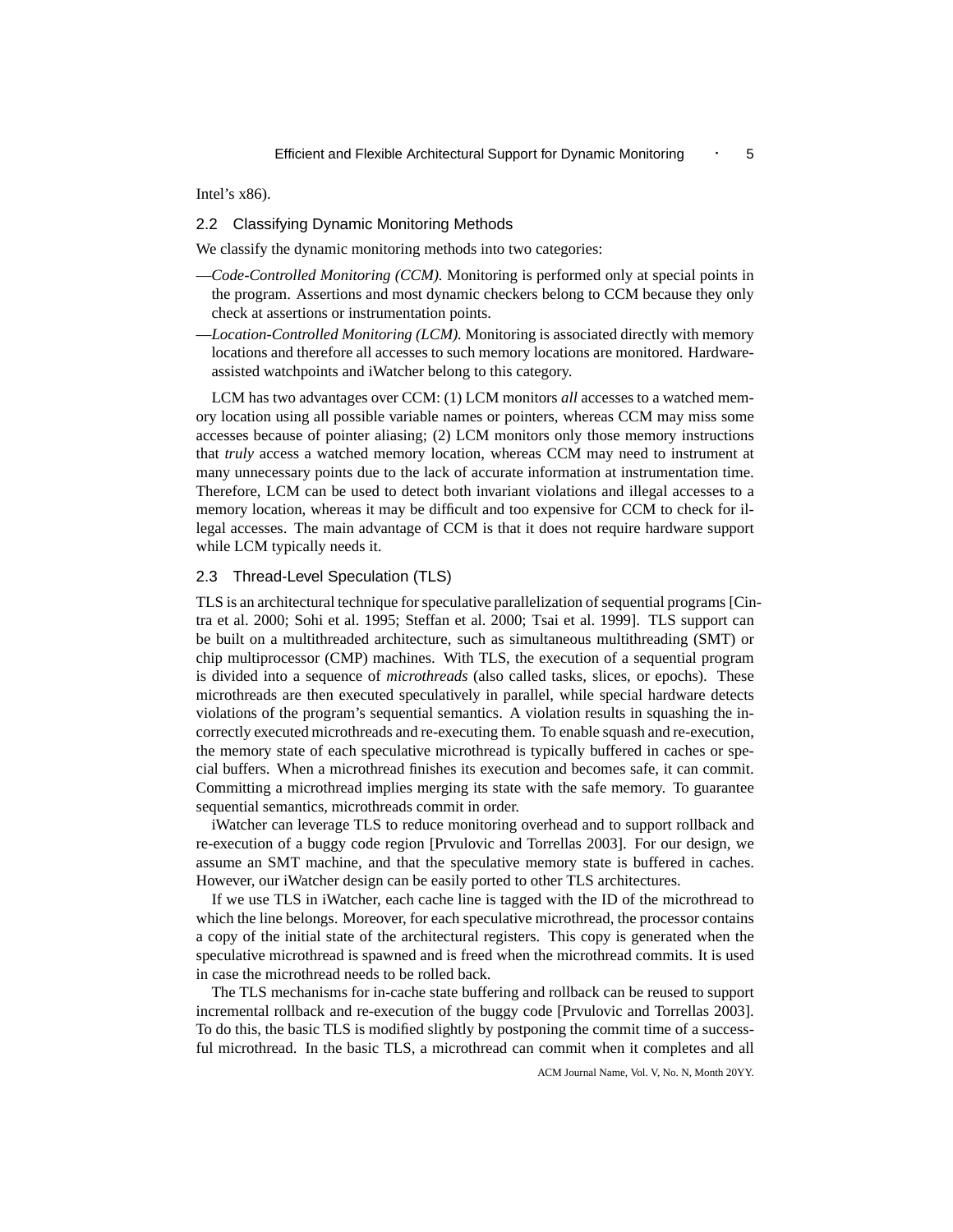its predecessors have committed. We say that such a microthread is *ready*. To support the rollback of buggy code, a ready microthread commits only in one of two cases: when we need space in the cache and when the number of uncommitted microthreads exceeds a certain threshold. With this support, a ready but uncommitted microthread can still be asked to rollback. This feature can be used to support one of the iWatcher modes (Section 4.5).

# 3. IWATCHER FUNCTIONALITY

iWatcher provides high-flexibility and low-overhead dynamic execution monitoring. It associates program-specified monitoring functions with memory locations. When any such location is accessed, the monitoring function associated with it is automatically triggered and executed.

iWatcher provides two system calls to turn on and off monitoring on a memory location, namely *iWatcherOn* and *iWatcherOff*. These calls can be inserted in programs either automatically by an instrumentation tool or manually by programmers. The following is the *iWatcherOn* interface:

```
iWatcherOn(MemAddr, Length, WatchFlag, ReactMode,
  MonitorFunc, Param1, Param2, ... ParamN)
/* MemAddr: starting address of the memory region*/
/* Length: length of the memory region */
/* WatchFlag: types of accesses to be monitored */
/* ReactMode: reaction mode */
/* MonitorFunc: monitoring function */
/* Param1...ParamN: parameters of MonitorFunc */
```
If a program makes such a call, iWatcher associates monitoring function  $MonitorFunc()$ with a memory region of Length bytes starting at  $MemAddr$ . The  $WatchFlag$  specifies what types of accesses to this memory region should be monitored. Its value can be "READONLY", "WRITEONLY", or "READWRITE", in which case the monitoring function is triggered on a read access, write access or both, respectively.

At a *triggering access* (an access to a monitored memory location), the hardware automatically initiates the monitoring function associated with this memory location. The architecture passes the values of  $Param1$  through  $ParamN$  to the monitoring function. In addition, it also passes information about the triggering access, including the program counter, the type of access (load or store; word, half-word, or byte access), reaction mode, and the memory location being accessed. It is the monitoring function's responsibility to perform the check.

A monitoring function can have side effects and can read and write variables without any restrictions. To avoid recursive triggering of monitoring functions, no memory access performed inside a monitoring function can trigger another monitoring function.

From the programmers' point of view, the execution of a monitoring function follows sequential semantics, just like a very lightweight exception handler (Section 4 describes why monitoring in iWatcher is very lightweight). The semantic order is: the triggering access, the monitoring function, and the rest of the program after the triggering access.

Upon successful completion of a monitoring function, the program continues normally. If the monitoring function fails (returns FALSE), different actions are taken depending on the  $ReachMode$  parameter specified in iWatcherOn(). iWatcher supports three modes: ReportMode, BreakMode and RollbackMode: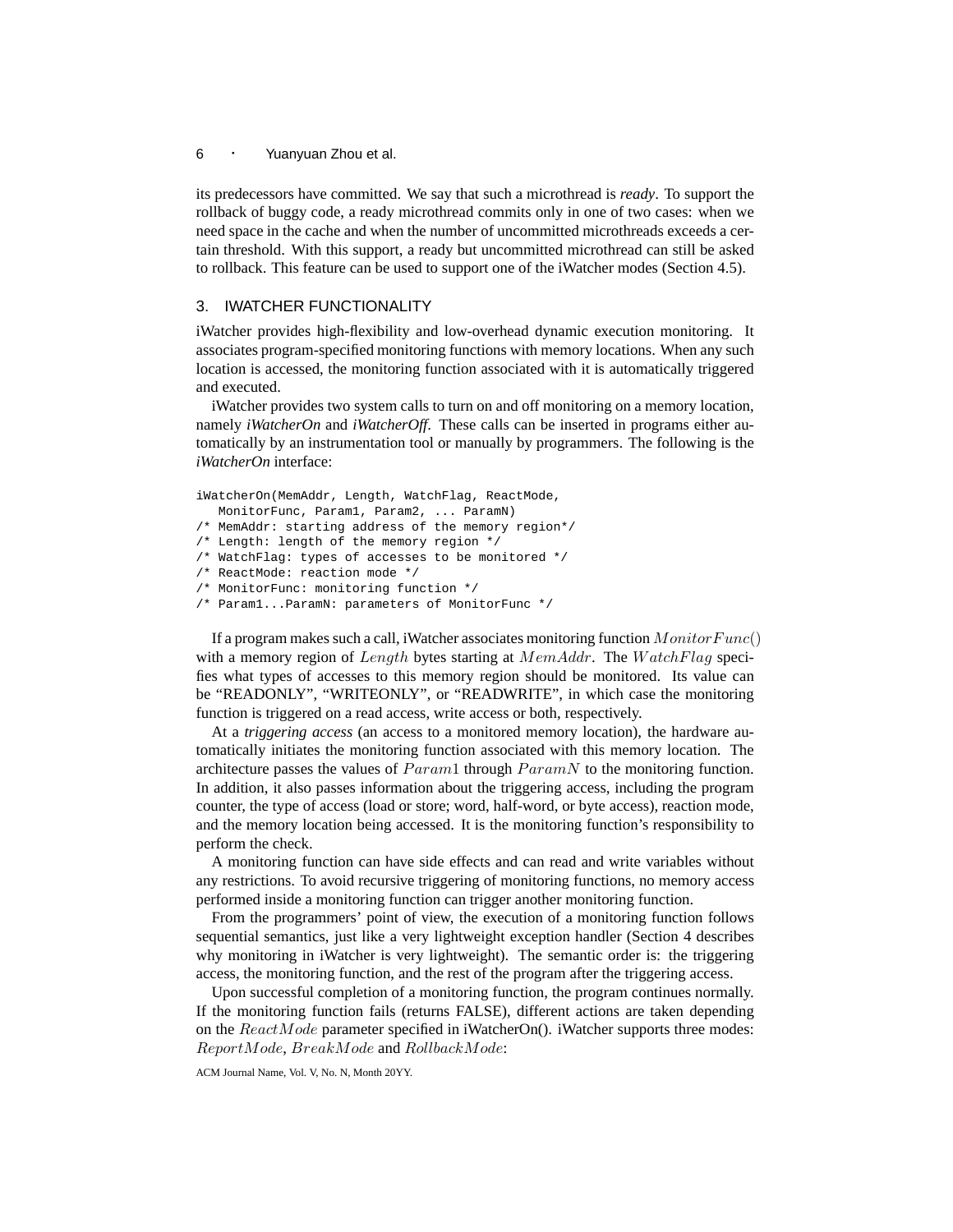- $-$ ReportMode: The monitoring function reports the outcome of the check and lets the program continue. This mode can be used for profiling and error reporting without interfering with the execution of the program.
- $-breakMode$ : The program pauses at the state right after the triggering access and control is passed to an exception handler. Users can potentially attach an interactive debugger, which can be used to find more information.
- $-RollbackMode$ : The program rolls back to the most recent checkpoint, typically much before the triggering access. This mode can be used to support replay of a code section to analyze an occurring bug [Prvulovic and Torrellas 2003], or to support transaction-based programming [Oplinger and Lam 2002].

A program can associate multiple monitoring functions with the same location. In this case, upon an access to the watched location, all monitoring functions are executed following sequential semantics according to their setup order.

When a program is no longer interested in monitoring a memory region, it turns off the monitoring using

```
iWatcherOff(MemAddr, Length, WatchFlag, MonitorFunc)
/* MemAddr: starting address of the watched region*/
/* Length: length of the watched region */
/* WatchFlag: types of accesses to be unmonitored */
/* MonitorFunc: the monitoring function */
```
After this operation, the  $MonitorFunc$  associated with this memory region of  $Length$ bytes starting at  $MemAddr$  and  $WatchFlag$  is deleted from the system. Other monitoring functions associated with this region are still in effect.

Besides using the iWatcherOff() call to turn off monitoring for a specified memory region, the program can also use a  $MonitorFlag$  global switch that enables or disables monitoring on all watched locations. This switch is useful when monitoring overhead is a concern. When the switch is disabled, no location is watched and the overhead imposed is negligible.

Note that iWatcher only provides a very flexible mechanism for dynamic execution monitoring. It is not iWatcher's responsibility to ensure that a monitoring function is written correctly, just like an *assert(condition)* call cannot guarantee that the condition in the code is correct. Programmers can use invariant-inferring tools such as DIDUCE [Hangal and Lam 2002] and DAIKON [Ernst et al. 2000] to automatically insert iWatcherOn() and iWatcherOff() calls into programs.

With this support, we can rewrite the example of Section 1 using iWatcherOn() and iWatcherOff() operations. There is no need to insert the invariant check. iWatcherOn() is inserted at the very beginning of the program so that the system can continuously check  $x$ 's value whenever and however the memory location is accessed. This way, the bug is caught at line A.

```
int x, *p;
           /* assume invariant: x = 1 */
iWatcherOn(&x, sizeof(int), READWRITE,
          BreakMode, &MonitorX, &x, 1);
...
p = foo(); /* a bug: p points to x incorrectly */
*_{p} = 5; /* line A: a triggering access */
```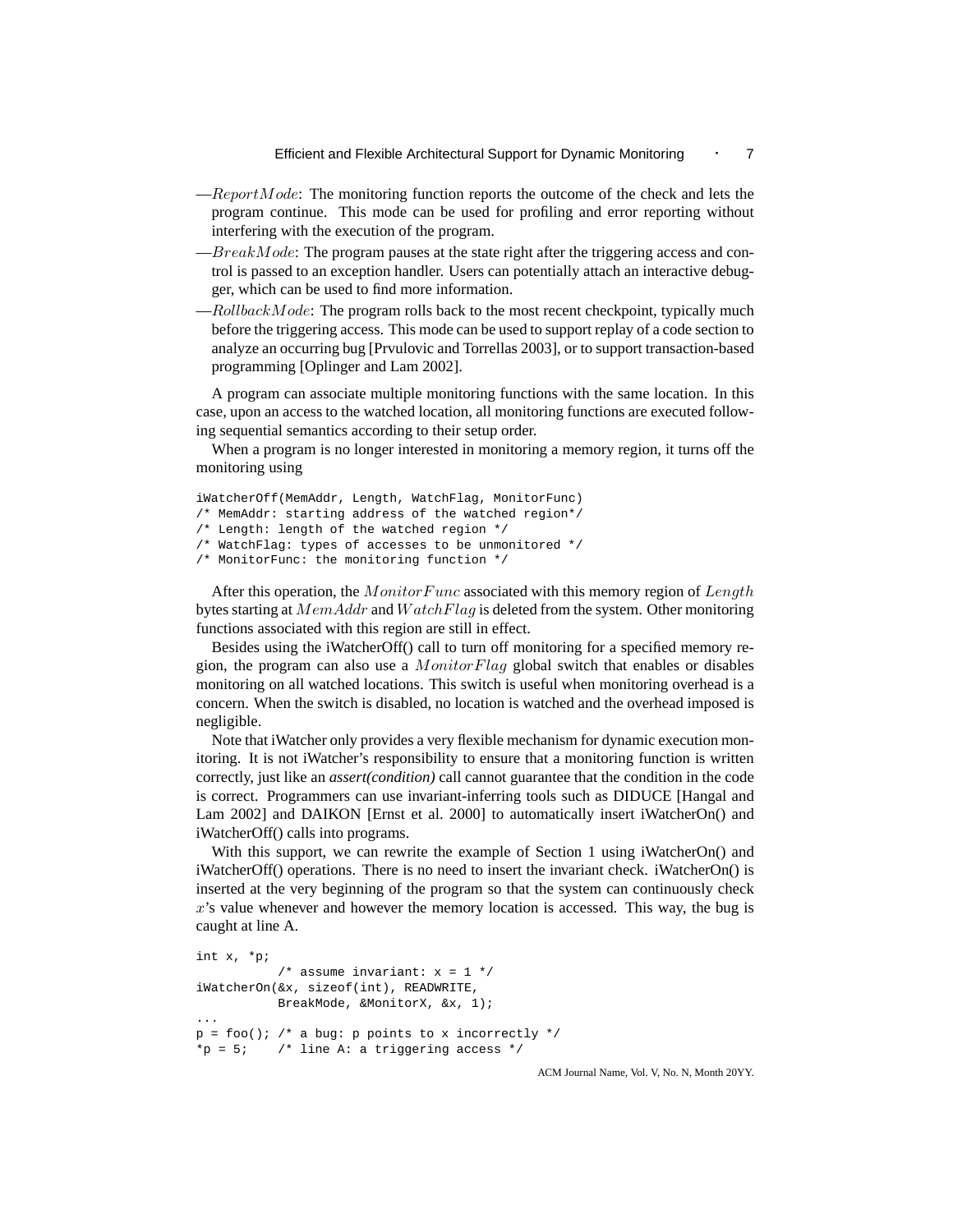

Fig. 1. iWatcher hardware architecture.

```
...
z = \text{Array}[x]; /* line B: a triggering access */
...
iWatcherOff(&x, sizeof(int), READWRITE, &MonitorX);
bool MonitorX(int *x, int value){
  return (*x == value);}
```
# 4. ARCHITECTURAL DESIGN OF IWATCHER

To implement the functionality described above, there are at least four challenges: (1) How to monitor a location? (2) How to detect a triggering access? (3) How to trigger a monitoring function? (4) How to support the three reaction modes? In this section, we first give an overview of the implementation and then show how it addresses these challenges.

#### 4.1 Overview of the Implementation

iWatcher is implemented using a combination of hardware and software. Logically, it has four main parts. First, to detect triggering accesses on small monitored memory regions, we tag cache lines in both L1 and L2 caches with WatchFlags; to detect triggering accesses on large monitored memory regions, we use a small *Range Watch Table (RWT)*. Second, the hardware triggers monitoring functions on the fly and provides a special *Main check function* register to store the common entry point for all monitoring functions. Third, we use software to manage the associations between watched locations and monitoring functions. Finally, we *optionally* leverage TLS to reduce overheads.

Figure 1 gives an overview of the iWatcher hardware. Each L1 and L2 cache line is augmented with WatchFlags. They identify words belonging to small monitored memory regions. There are two WatchFlag bits per word in the line: a read-monitoring one and a write-monitoring one. If the read (write)-monitoring bit is set for a word, all loads (stores) to this word automatically trigger the corresponding monitoring function. The processor also has a Main check function register that holds the address of the *Main check function()*,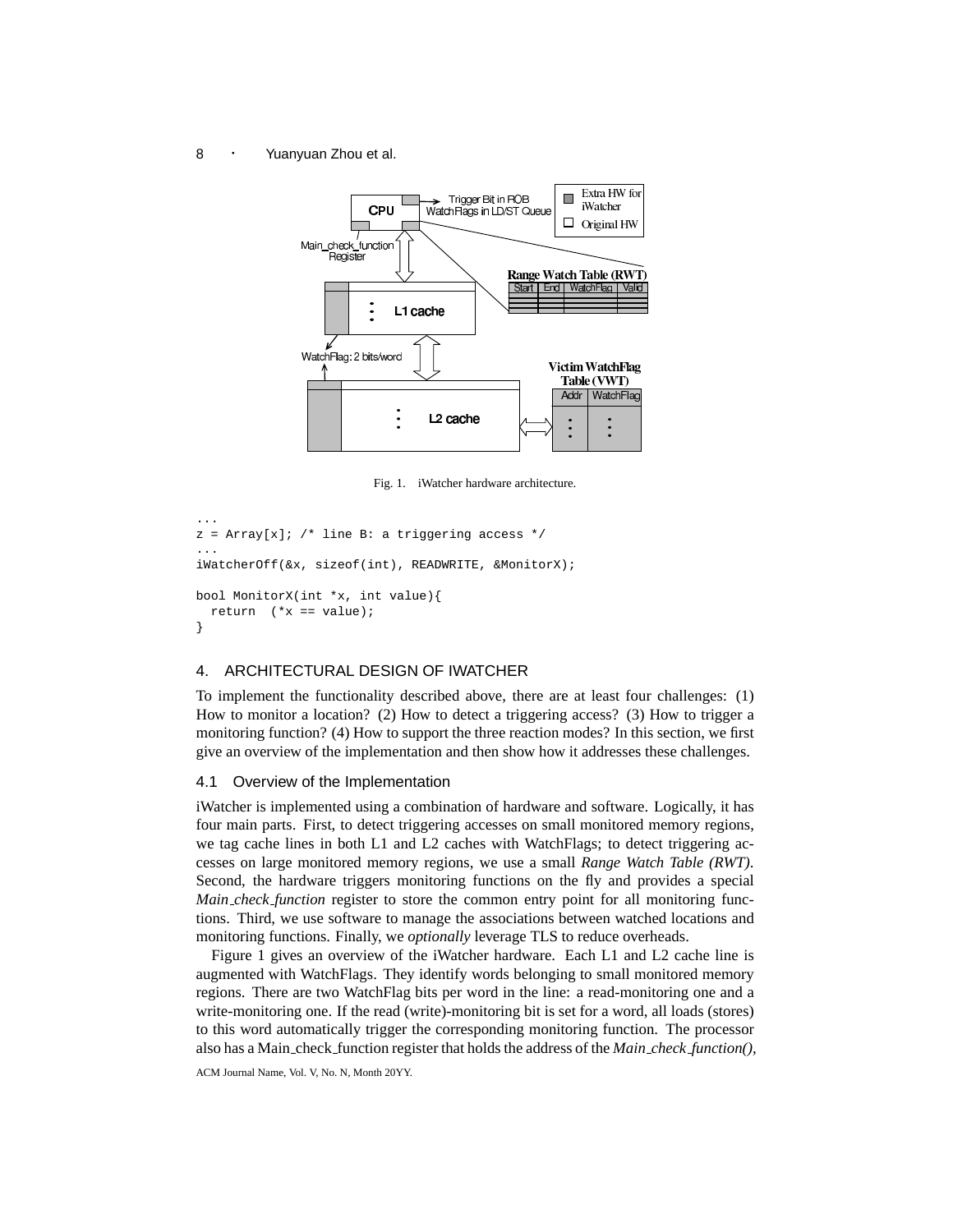which is the common entry point to all program-specified monitoring functions. In addition, iWatcher also has a *Victim WatchFlag Table (VWT)*, which stores the WatchFlags for watched lines of small regions that have at some point been displaced from L2.

To detect accesses to large (multiple pages) monitored memory regions, iWatcher uses a set of registers organized in the RWT. Each RWT entry stores the start and end virtual addresses of a large region being monitored, plus two bits of WatchFlags and one valid bit. We will see that the RWT is used to prevent large monitored regions from overflowing the L2 cache and the VWT. The lines of these regions are not brought into the cache on an iWatcherOn() call. Moreover, the WatchFlags of these lines do not need to be set in the L1 or L2 cache unless the lines are also included in a small monitored region. When the RWT is full, additional large monitored regions are treated the same way as small regions.

The software component of iWatcher includes the iWatcherOn/Off() system calls, which set or remove associations of memory locations with monitoring functions. iWatcher uses a software table called *Check Table* to store detailed monitoring information for each watched memory location. The information stored includes MemAddr, Length, Watch-Flag, ReactMode, MonitorFunc, and Parameters. Using software simplifies the hardware. An iWatcherOn/Off() call adds or removes the corresponding entry to or from the Check Table.

The iWatcher software also implements the Main check function() library call, whose starting address is stored in the Main check function register. When a triggering access occurs, the hardware sets the program counter to the address in this register. The Main check function() is responsible to call the program-specified monitoring function(s) associated with the accessed location. To do this, it needs to search the Check Table and find the corresponding function(s).

To reduce monitoring overhead, iWatcher can optionally leverage TLS to speculatively execute the main program in parallel with monitoring functions. Moreover, iWatcher can also leverage TLS to roll back the buggy code with low overhead, for subsequent replay.

While TLS was also used by Oplinger and Lam to hide overheads [Oplinger and Lam 2002], iWatcher uses a different TLS spawning mechanism. Specifically, iWatcher uses dynamic hardware spawning, which requires no code instrumentation. Oplinger and Lam, instead, insert thread-spawning instructions in the program statically. In general, their approach is less efficient and may hurt some conventional compiler optimizations. Many of the new issues that appear with dynamic hardware spawning are discussed in Sections 4.3 and 4.4.

#### 4.2 Watching a Range of Addresses

When a program calls iWatcherOn() for a memory region equal or larger than *LargeRegion*, iWatcher tries to allocate an RWT entry for this region. If there is already an entry for this region in the RWT, iWatcherOn() sets the entry's WatchFlags to the logical OR of its old value and the WatchFlag argument of the call. If, instead, the region to be monitored is smaller than *LargeRegion*, iWatcher loads the watched memory lines into the L2 cache (if they are not already in L2). We do not explicitly load the lines into L1 to avoid unnecessarily polluting L1. As a line is loaded from memory, iWatcher accesses the VWT to read-in the old WatchFlags, if they exist there. Then, it sets the WatchFlag bits in the L2 line to be the logical OR of the WatchFlag argument of the call and the old WatchFlags. If the line is already present in L2 and possibly L1, iWatcher simply sets the WatchFlag bits in the line to the logical OR of the WatchFlag argument and the current WatchFlag. In all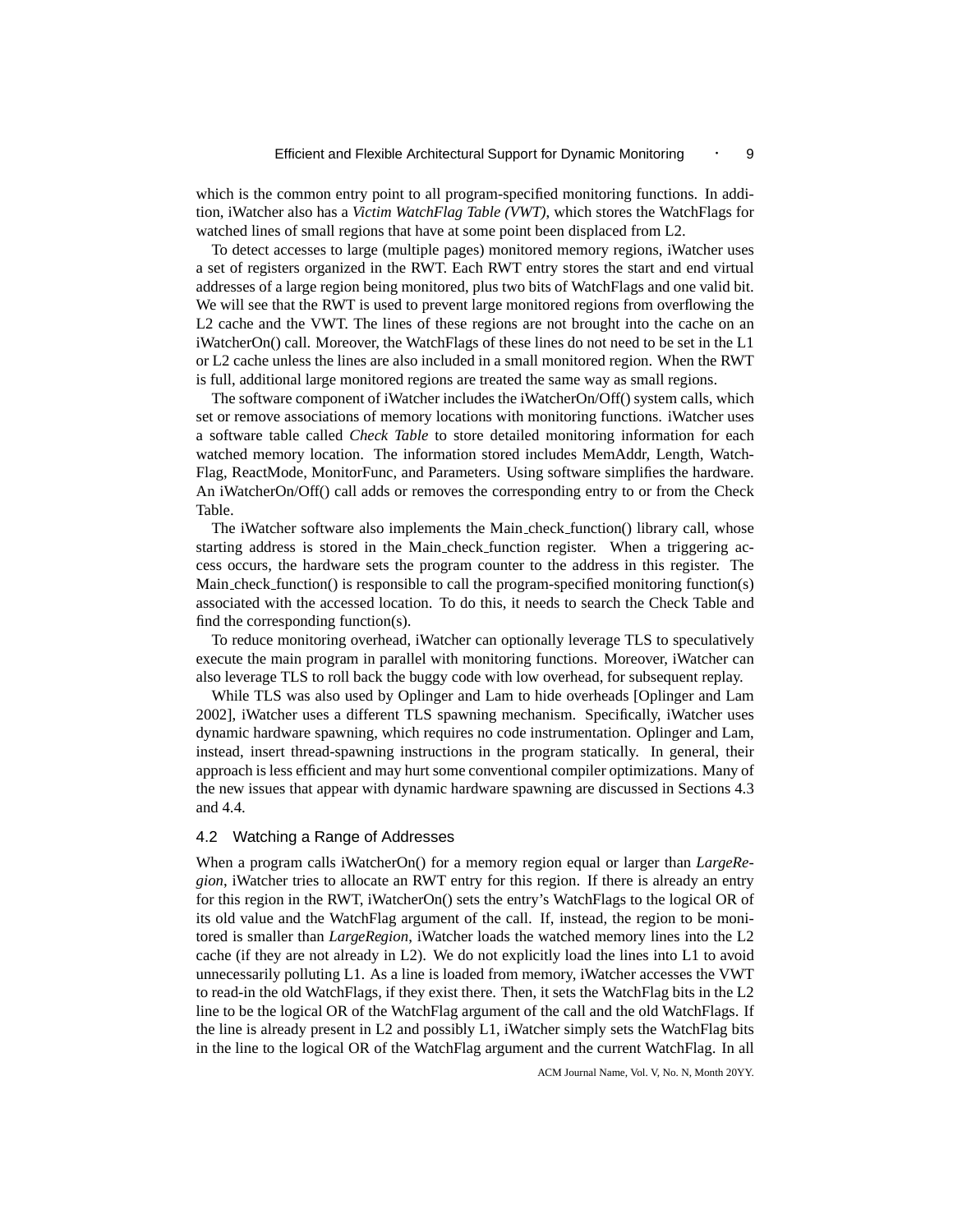cases, iWatcherOn() also adds the monitoring function to the Check Table.

When a program calls iWatcherOff(), iWatcher removes the corresponding monitoring function entry from the Check Table. Moreover, if the monitored region is large and there is a corresponding RWT entry, iWatcherOff() updates this RWT entry's WatchFlags. The new value of the WatchFlags is computed from the remaining monitoring functions associated with this memory region, according to the information in the Check Table. If there is no remaining monitoring function for this range, the RWT entry is invalidated. If, instead, the memory region is small, iWatcher finds all the lines of the region that are currently cached and updates their WatchFlags based on the remaining monitoring functions. iWatcher also updates (and, if appropriately removes) any corresponding VWT entries.

Caches and VWT are addressed by the physical addresses of watched memory regions. If there is no paging by the OS, the mapping between physical and virtual addresses is fixed for the whole program execution. In our prototype implementation, we assume that watched memory locations are pinned by the OS, so that the page mappings of a watched region do not change until the monitoring for this region is disabled using iWatcherOff().

Note that the purpose of using RWT for large regions is to reduce L2 pollution and VWT space consumption: lines from this region will only be cached when referenced (not during iWatcherOn()) and, since they will not set their WatchFlags in the cache, they will not use space in the VWT on cache eviction.

It is possible that iWatcherOn()/iWatcherOff() access some memory locations sometimes as part of a large region and sometimes as a small region. In this case, the iWatcherOn() or iWatcherOff() software handlers, as they add or remove entries to or from the Check Table, are responsible for ensuring the consistency between RWT entries and L2/VWT WatchFlags.

# 4.3 Detecting Triggering Accesses

iWatcher needs to identify those loads and stores that should trigger monitoring functions. A load or store is a triggering access if the accessed location is inside any large monitored region recorded in the RWT, or the WatchFlags of the accessed line in L1/L2 are set.

In practice, the process of detecting a triggering access is complicated by the fact that modern out-of-order processors introduce access reordering and pipelining. To help in this process, iWatcher augments each reorder buffer (ROB) entry with a *Trigger* bit, and each load-store queue entry with 2 bits that store WatchFlag information.

To keep the hardware reasonably simple, the execution of a monitoring function should only occur when a triggering load or store reaches the head of the ROB. At that point, the values of the architectural registers that need to be passed to the monitoring function are readily available. In addition, the memory system is consistent, as it contains the effect of all preceding stores. Moreover, there is no danger of mispredicted branches or exceptions, which could require the cancellation of an early-triggered monitoring function.

For a load or store, when the TLB is looked up early in the pipeline, the hardware also checks the RWT for a match. This introduces negligible visible delay. If there is a match, the access is a triggering one. If there is no match, the WatchFlags in the caches will be examined to determine if it is a triggering access.

A load typically accesses the memory system before reaching the head of the ROB. It is at that time that a triggering load will detect the set WatchFlags in the cache. Consequently, in our design, as a load reads the data from the cache into the load queue, it also reads the WatchFlag bits into the special storage provided in the load queue entry. In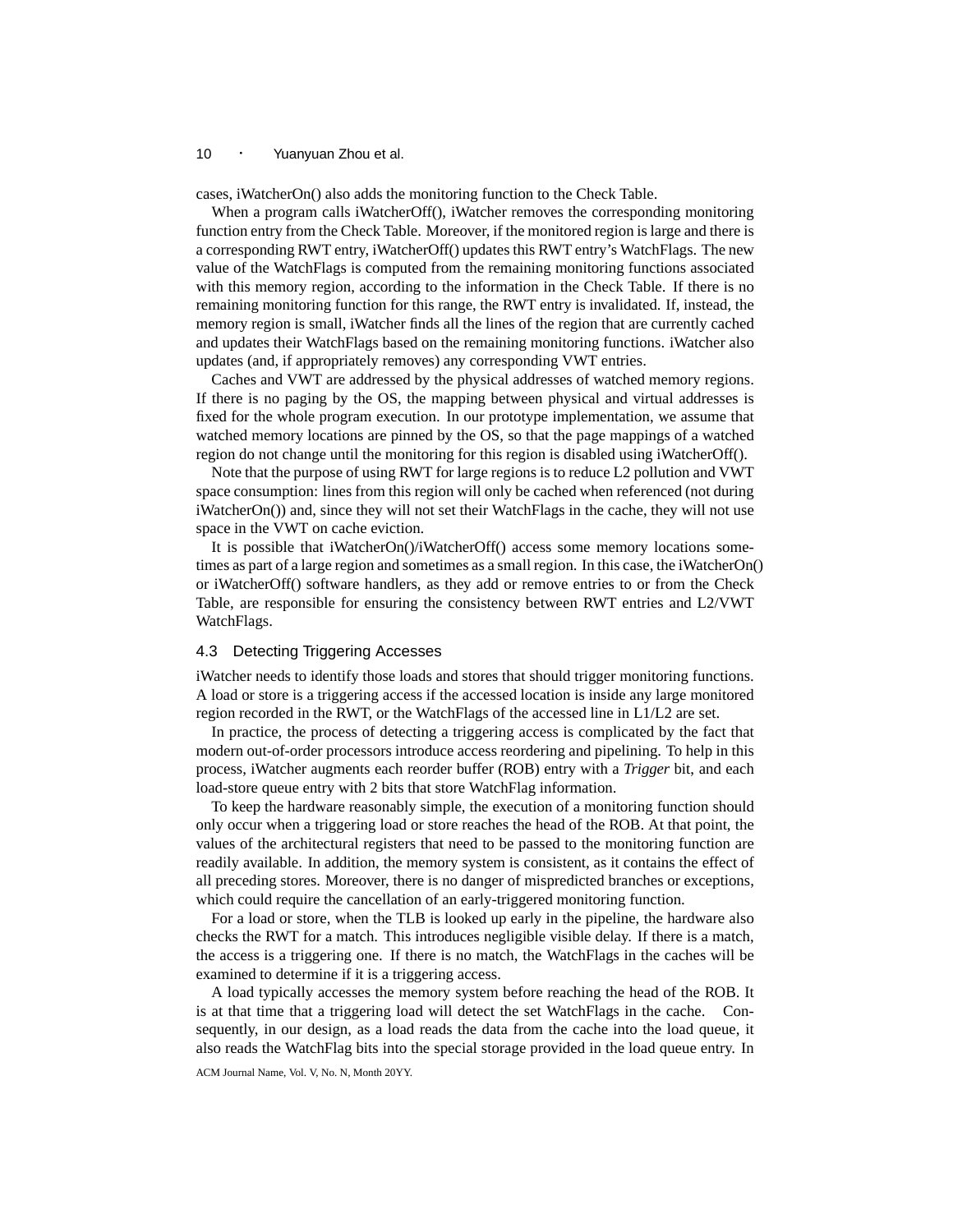addition, if the RWT or the WatchFlag bits indicate that the load is a triggering one, the Trigger bit associated with the load's ROB entry is set. When the load (or any instruction) finally reaches the head of the ROB and is about to retire, the hardware checks the Trigger bit. If it is set, the hardware triggers the corresponding monitoring function.

Stores present a special difficulty. A store is not sent to the memory system until it reaches the head of the ROB. At that point, it is retired immediately, but it may still cause a cache miss, in which case it may take a long time to actually complete. In iWatcher, this would mean that, for stores that do not hit in the RWT, the processor may have to wait a long time to know whether it is a triggering access. During that time, no subsequent instruction could be retired, as the processor may have to trigger a monitoring function. To reduce this delay as much as possible, we change the microarchitecture so that, as soon as a store address is resolved early in the ROB, a prefetch is issued to the memory system. Such prefetch brings the data into the cache, and the WatchFlag bits are read into the special storage in the store queue entry. If the RWT or the WatchFlag bits in the caches indicate that the store is a triggering one, the Trigger bit in the ROB entry is also set. With this support, the processor is much less likely to have to wait when the store reaches the head of the ROB. While issuing this prefetch may have implications for the memory consistency model supported in a multiprocessor environment, we consider the topic to be beyond the scope of this article.

Note that bringing the WatchFlag information into the load-store queue entries enables correct operation for loads that get their data directly from the load-store queue. For example, if a store in the load-store queue has the read-monitoring WatchFlag bit set, then a load that reads from it will set its own Trigger bit.

# 4.4 Executing Monitoring Functions

When a triggering load or store is retired, the architectural registers and the program counter are automatically saved, and execution is redirected to the address in the Main check function register. After the monitoring function completes, execution resumes from the saved program counter.

As an optimization, we can leverage the TLS mechanism. Specifically, when a triggering load or store is retired, the iWatcher hardware automatically spawns a new microthread (denoted as microthread 1 in Figure 2(a)) to speculatively execute the rest of the program after the triggering access, while the current microthread (denoted as microthread 0 in Figure 2(a)) executes the monitoring function non-speculatively. To provide sequential semantics (the remainder of the program is semantically after the monitoring function), data dependencies are tracked by TLS and any violation of sequential semantics results in the squash of the speculative microthread (microthread 1).

Microthread 0 executes the monitoring function by starting from the address stored in the Main check function register. It is the responsibility of the Main check function() to find the monitoring function(s) associated with the triggering access and call all such function(s) one after another. Note that, although semantically, a monitoring function appears to programmers like a user-specified exception handler, the overhead of triggering a monitoring function is tiny with our hardware support. Indeed, while triggering an exception handler typically needs OS involvement, triggering a monitoring function in iWatcher is done completely in hardware: the hardware automatically fetches the first instruction from the Main check function(). iWatcher can skip the OS because monitoring functions are not related to any resource management in the system and, in addition, do not need to be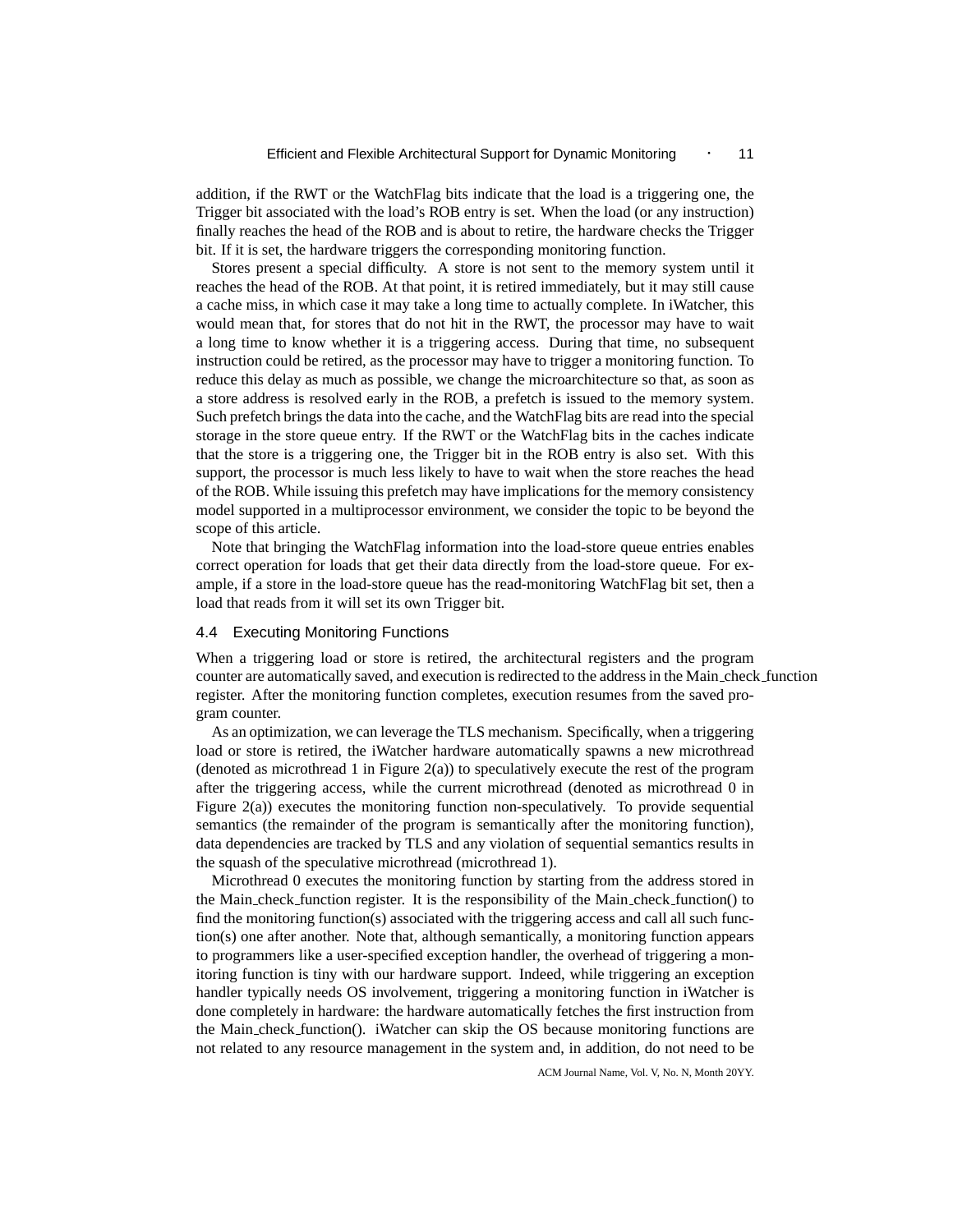12 · Yuanyuan Zhou et al.



Fig. 2. Examples of monitoring function execution with TLS support.

executed in privileged mode. Moreover, the monitoring functions for a program are in the same address space as the monitored program. Therefore, a "bad" program cannot use iWatcher to mess up other programs.

Microthread 1 speculatively executes the continuation of the monitoring function, i.e., the remainder of the program after the triggering access. To avoid the overhead of flushing the pipeline, iWatcher dynamically changes the microthread ID of all the instructions currently in the pipeline from 0 to 1. Note that, it is possible that some un-retired load instructions after the triggering access may have already accessed the data in the cache and, as per TLS, already updated the microthread ID in the cache line to be 0. Since the microthread ID on these cache lines should now be 1, the hardware re-touches the cache lines that were read by these un-retired loads, correctly setting their microthread IDs to 1. There is no such problem for stores because they only update the microthread IDs in the cache at retirement. In our experiments, these retouches account for a very tiny fraction of all accesses, and practically always hit the L1 cache. So the performance impact is negligible.

It is possible that a speculative microthread issues a triggering access, as shown on Figure 2(b). In this case, a more speculative microthread (microthread 2) is spawned to execute the rest of the program, while the speculative microthread (microthread 1) enters the Main check function. Since microthread 2 is semantically after microthread 1, a violation of sequential semantics will result in the squash of microthread 2. In addition, if microthread 1 is squashed, microthread 2 is squashed as well. Finally, if microthread 1 completes while speculative, iWatcher does not commit it; it can only be committed after microthread 1 becomes safe.

Note that, in a CMP-based iWatcher, microthreads should be allocated for cache affinity. In our Figure 2(a) example, speculative microthread 1 should be kept on the same CPU as the original program, while microthread 0 should be moved to a different CPU. This is because microthread 1 continues to execute the program and is likely to reuse cache state.

#### 4.5 Different Reaction Modes

If a monitoring function fails, iWatcher takes different actions depending on the function's ReactMode. ReactMode can be *ReportMode*, *BreakMode*, and *RollbackMode*.

In *ReportMode*, the monitoring function reports the outcome of the check and lets the program continue. This mode is used for profiling and error reporting without interfering with the execution of the program.

In *BreakMode*, the program pauses at the state right after the triggering access, and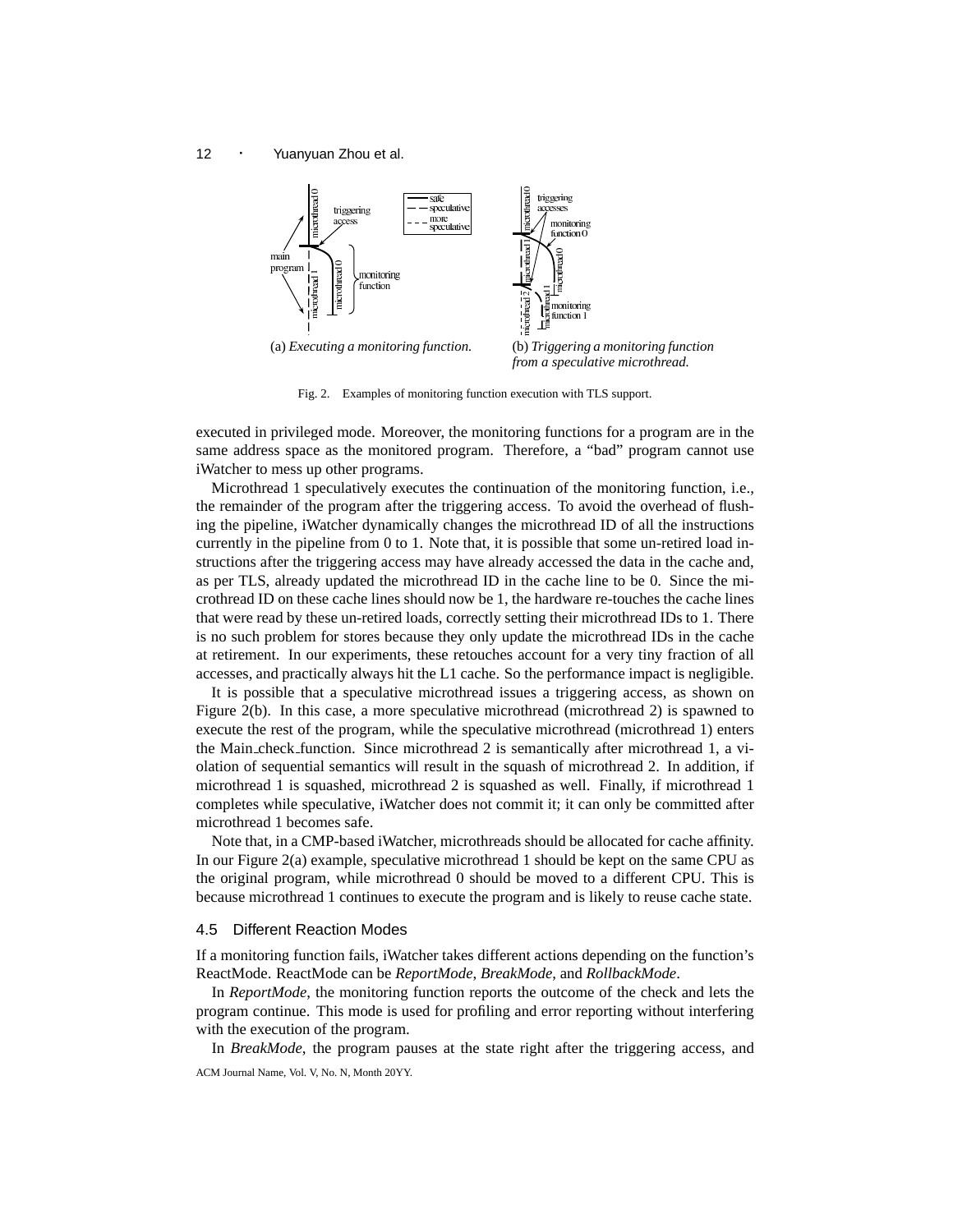

Fig. 3. Different reaction modes supported by iWatcher with the TLS optimization.

control passes to an exception handler. Users can attach an interactive debugger, which can be used to find more information.

Finally, in *RollbackMode*, the program rolls back to a previous checkpoint, typically much earlier than the triggering access. This mode can be used to support the replay of a code section to analyze a bug, or to support transaction-based programming.

Figure 3 illustrates the three supported reaction modes with the TLS optimization. *ReportMode* is the simplest one. *iWatcher treats it the same way as if the monitoring function* had succeeded: microthread 0 commits and microthread 1 becomes safe. If the reaction mode is  $BreakMode$ , iWatcher commits microthread 0 but squashes microthread 1. The program state and the program counter (PC) of microthread 1 are restored to the state it had immediately after the triggering access (Figure 3(b)). The cache updates of microthread 1 are discarded. At this point, programmers can use an interactive debugger to analyze the bug.

If the reaction mode is RollbackMode, iWatcher squashes microthread 1 and also rolls back microthread 0 to a previous checkpoint (the checkpoint at PC in Figure 3(c)). iWatcher can use support similar to ReEnact [Prvulovic and Torrellas 2003] to provide this reaction mode.

#### 4.6 Other Issues

**Displacements and Cache Misses.** When a watched line of small regions is about to be displaced from the L2 cache, its WatchFlags are saved in the VWT. The VWT is a small set-associative buffer. If the VWT needs to take an entry while full, it selects a victim entry to be evicted, and delivers an exception. The OS then turns on page protections for the pages that correspond to the WatchFlags to be evicted from the VWT. Future accesses to these pages will trigger page protection faults, which will enable the OS to insert their WatchFlags back into the VWT. However, in our experiments, we find that a 1024-entry VWT is never full. The reason is that the VWT only keeps the WatchFlags for watched lines of small regions that have at some point been displaced from L2.

On an L2 cache miss, as the line is read from memory, the VWT is checked for an address match. If there is a match, the WatchFlags for the line are copied to the destination location in the cache. We do not remove the WatchFlags from the VWT because the memory access may be speculative and be eventually undone. If there is no match, the WatchFlags for the loaded line are set to the default "un-watched" value. Note that this VWT lookup is performed in parallel with the memory read and, therefore, introduces negligible visible delay.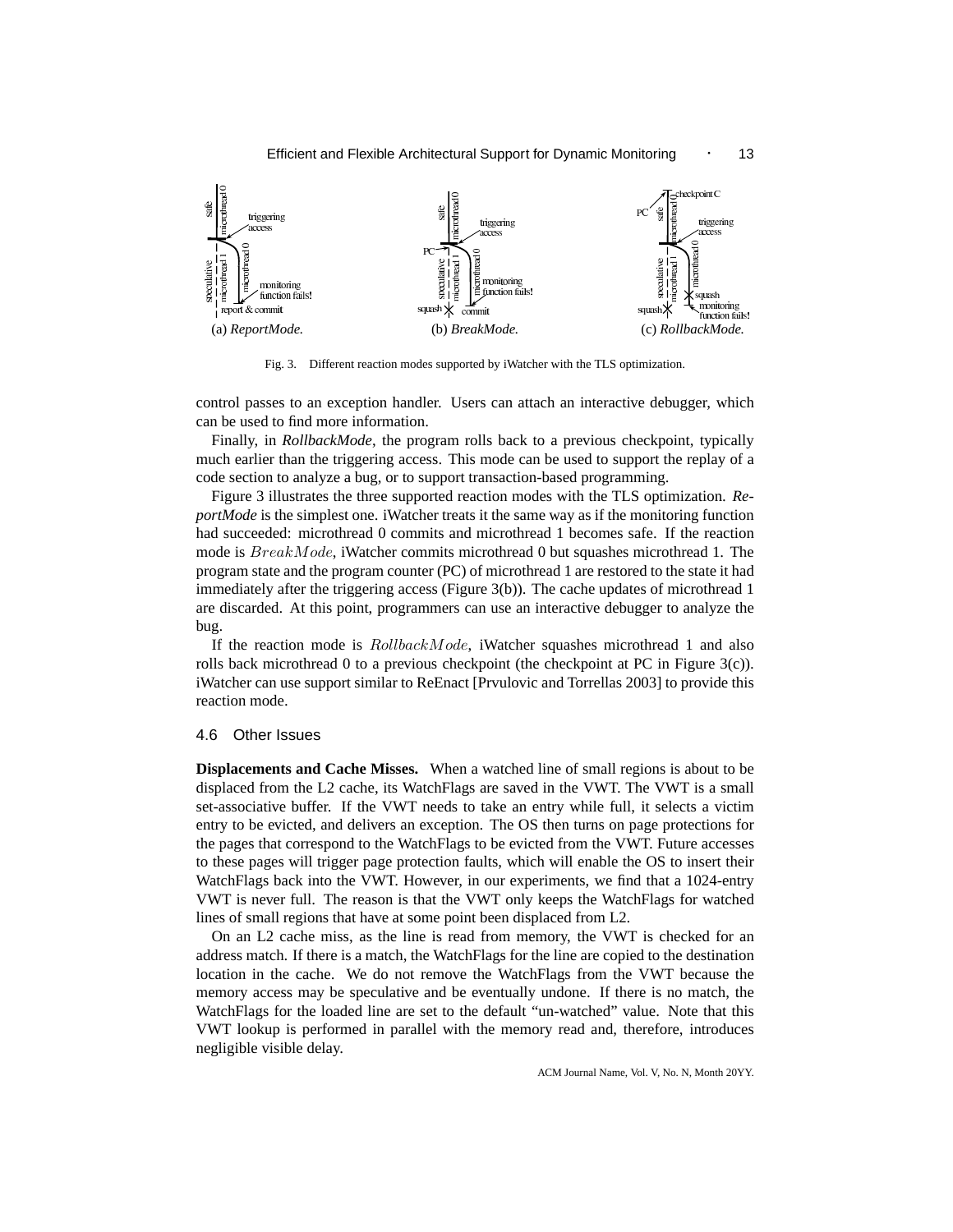If TLS is used, speculative lines cannot be displaced from the L2. If space is needed in a cache set that only holds speculative lines, a speculative microthread is squashed to make room. More details can be found in [Prvulovic and Torrellas 2003].

**Check Table Implementation.** The Check Table is a software table. Our current implementation uses one entry for each watched region. The entries are sorted by start address. To speed-up Check Table lookup, we exploit memory access locality to reduce the number of table entries accessed during one search. A table entry contains all arguments of the iWatcherOn() call. If there are multiple monitoring functions associated with the same location, they are linked together. Since the Check Table is a pure software data structure, it is easy to change its implementation. For example, a possible implementation could be to organize it as a hash table. It can be hashed with the virtual address of the watched location.

# 5. ADVANTAGES OF IWATCHER

Based on the previous discussion, we can list the advantages of iWatcher. One of them is that it provides location-controlled monitoring. Therefore, *all* accesses to a watched memory location are monitored, including "disguised" accesses due to dangling pointers or wrong pointer manipulations.

Another advantage of iWatcher is its low overhead. iWatcher only monitors memory operations that truly access a watched memory location. Moreover, iWatcher uses hardware to trigger monitoring functions with minimal overhead. Finally, iWatcher optionally uses TLS to execute monitoring functions in parallel with the rest of the program, effectively hiding most of the monitoring overhead.

iWatcher is flexible and extensible. Programmers or automatic instrumentation tools can add monitoring functions. iWatcher is convenient even for manual instrumentation because programmers do not need to instrument every possible access to a watched memory location. Instead, they only need to insert an iWatcherOn() call for a location when they are interested in monitoring this location and an iWatcherOff() call when the monitoring is no longer needed. In between, all possible accesses to this location are automatically monitored. In addition, iWatcher supports three reaction modes, giving flexibility to the system.

iWatcher is cross-module and cross-developer. A watched location inserted by one module or one developer is automatically honored by all modules and all developers whenever the watched location is accessed.

iWatcher is language independent since it is supported directly in hardware. Programs written in any language, including C/C++, Java or other languages can use iWatcher. For the same reason, iWatcher can also support dynamic monitoring of low-level system software, including the operating system.

iWatcher can be used to detect illegal accesses to a memory location. For example, it can be used for security checks to prevent illegal accesses to some secured memory locations. In our experiments, we have used iWatcher to protect the return address in a program stack to detect stack-smashing attacks [Cowan et al. 1998; Frantzen and Shuey 2001; One 1996; Xu et al. 2002].

Table I summarizes the differences between iWatcher and the three related approaches discussed in Section 2.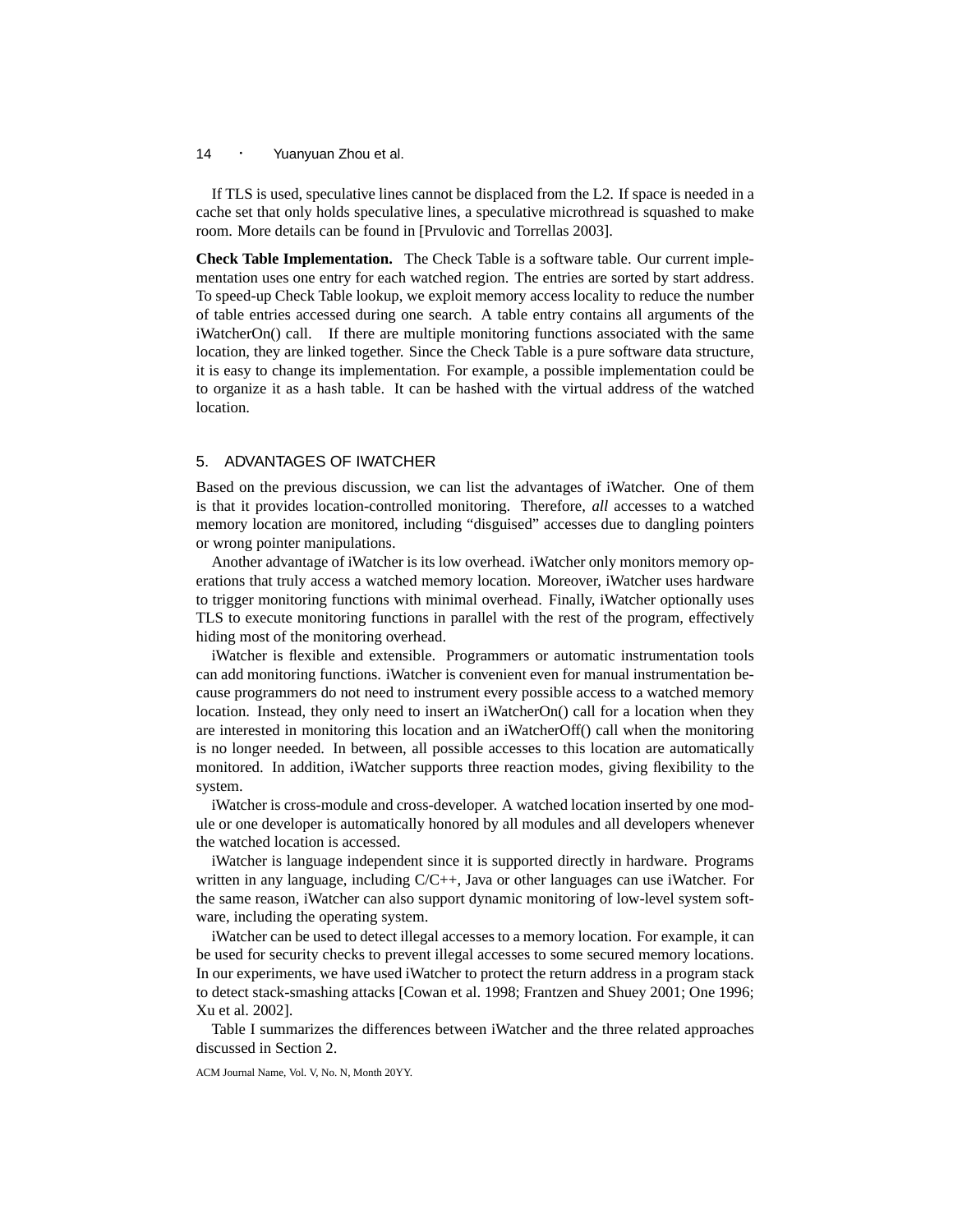| Feature                                | Assertions                                     | Watch-<br>Hardware<br>points                                                                                     | Software-Only Dynamic Checkers                                                            | iWatcher                                                    |                                                                            |
|----------------------------------------|------------------------------------------------|------------------------------------------------------------------------------------------------------------------|-------------------------------------------------------------------------------------------|-------------------------------------------------------------|----------------------------------------------------------------------------|
|                                        |                                                |                                                                                                                  | Valgrind                                                                                  | Generic                                                     |                                                                            |
| Hardware support                       | N <sub>0</sub>                                 | Simple                                                                                                           | N <sub>0</sub>                                                                            | N <sub>0</sub>                                              | Modest. Option-<br>ally, TLS                                               |
| Type of checks                         | Code-<br>controlled                            | Location-controlled                                                                                              | Code-<br>controlled                                                                       | Code-<br>controlled                                         | Location-<br>controlled                                                    |
| <b>Reaction modes</b>                  | Abort                                          | Interrupt                                                                                                        | Report or break Report                                                                    | <b>or</b><br>break                                          | Report, break or<br>rollback                                               |
| Programmer's<br>effort                 | High                                           | High                                                                                                             | Low                                                                                       | Low                                                         | Moderate<br><sub>or</sub><br><i>(automatic)</i><br>low<br>instrumentation) |
| depen-No<br>Language<br>dent           |                                                | No                                                                                                               | N <sub>o</sub>                                                                            | Typically yes                                               | N <sub>o</sub>                                                             |
| Flexibility                            | Very<br>Program<br>ble.<br>specific            | flexi- Inflexible. Support<br>only a few watch-<br>points. Rely on pro-<br>grammers or debug-<br>gers for checks | Moderately<br>flexible.<br>rently, it only<br>lim-<br>supports<br>ited types of<br>checks | Moderately<br>Cur-Hexible                                   | flexible.<br>Very<br>Program specific                                      |
| Cross-module and No<br>cross-developer |                                                | Yes                                                                                                              | Yes                                                                                       | N <sub>o</sub>                                              | Yes                                                                        |
| Completeness                           | all<br>ac-<br>sure<br>cesses<br>are<br>checked | Hard to make Detects all accesses                                                                                | Detects all ac-<br>cesses                                                                 | miss<br>May<br>some accesses<br>due to aliasing<br>problems | Detects all ac-<br>cesses                                                  |
| Overhead                               | High                                           | Low                                                                                                              | Very high                                                                                 | Typically high                                              | Low                                                                        |

Table I. Comparison of iWatcher to three other approaches. Completeness refers to whether an approach monitors all accesses to a watched memory location by construction. Examples of software-only dynamic checkers include Purify, DIDUCE, Eraser, etc.

# 6. BUG DETECTION

To detect bugs, programmers and some software debugging tools like DIDUCE [Hangal and Lam 2002] need to use specific monitoring functions. In this section, to demonstrate how to write monitoring functions for iWatcher, we describe some monitoring functions that are used in our experiments to detect various bugs, including buffer overflow, memory leaks, stack smashing, accessing freed memory, and invariant violations.

**(1) Detecting Buffer Overflow (BO check)**: To detect buffer overflow for both dynamic buffers and static arrays, some paddings are added at the two ends of each buffer. The padding areas are then monitored by iWatcher. The monitoring function simply reports any accesses to these padding areas as bugs. It may miss some bugs if the out-of-bound access does not hit the padding areas. When a dynamic buffer is deallocated, its paddings are also freed and the corresponding monitoring is turned off.

**(2) Detecting Memory Leaks (ML check)**: Memory leak bugs are tackled by monitoring all accesses to heap objects. Each heap access triggers the monitoring function, which updates the time-stamp associated with the accessed object. The monitoring is turned off when an object is deallocated. Periodically, the time-stamps are checked. The heap objects that have not been accessed for a long time are likely to be memory leaks. Those objects are then ranked based on their time-stamps.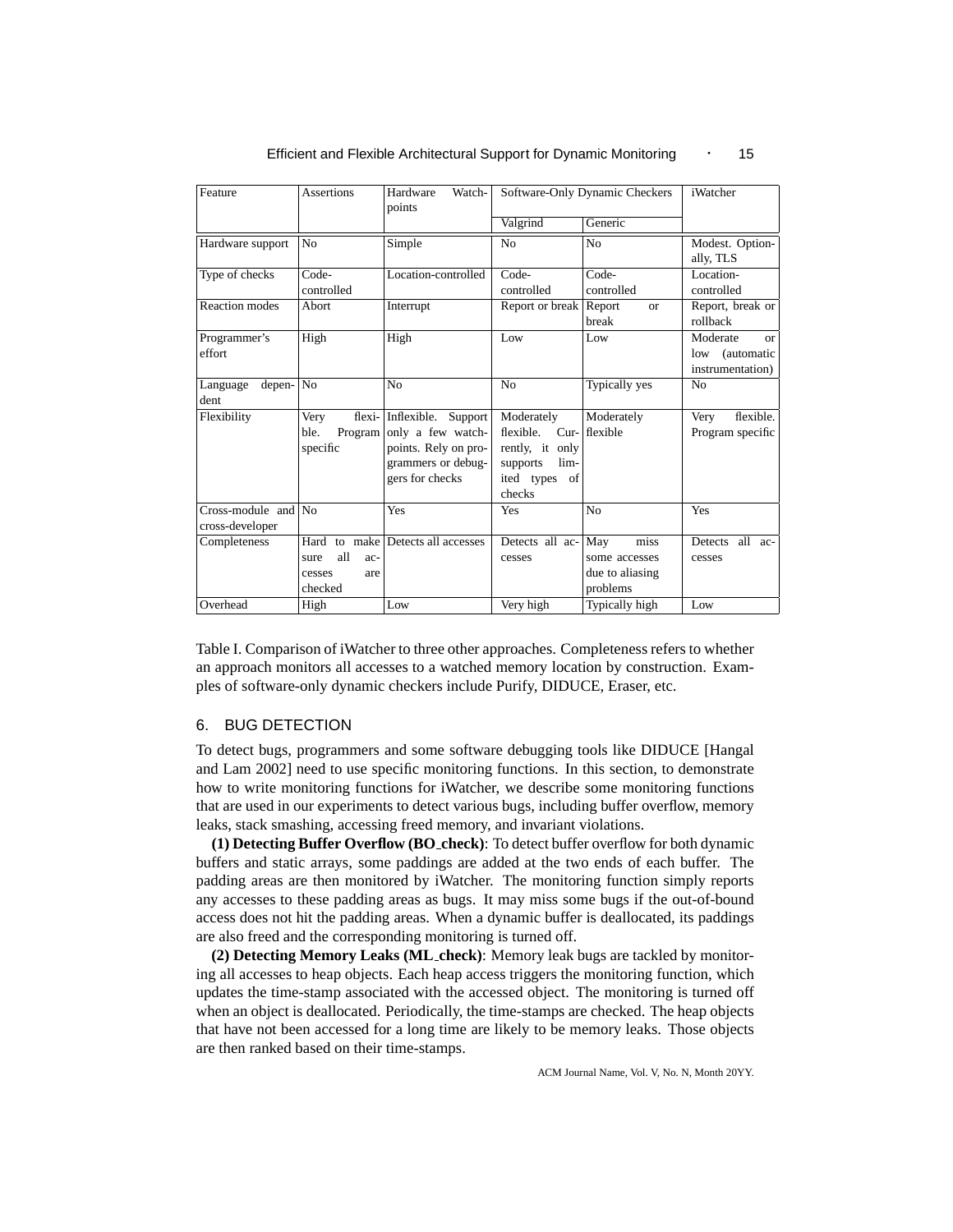**(3) Detecting Accesses to Freed Locations (FREE check)**: All unallocated memory space in the heap is monitored using iWatcher. Any access to this space triggers the monitoring function that reports it as a bug. When a memory region is allocated, the monitoring for this memory region is turned off. Of course, the monitor may miss bugs in some cases, such as a dangling pointer points to a reallocated location.

**(4) Detecting Various Memory Bugs (COMBO check)**: This is used to catch all the above three types of bugs. The monitoring function is combination of the above three functions.

**(5) Detecting Stack Smashing (STACK check)**: To catch stack smashing bugs that are commonly exploited by viruses to launch security attacks, iWatcher monitors every stack location that stores return addresses. More specifically, after entering a function, iWatcherOn() is called on the return address location, and before the function returns, iWatcherOff() is called to turn off the monitoring to this location. The monitoring function, if triggered, simply reports any access as a bug.

**(6) Detecting Invariant Violations (IV check)**: To detect an invariant violation, the specific variable needs to be monitored. The monitoring function checks if the variable value satisfies the program-specific invariant.

The first five are general checks. The monitoring can be fully automated using a tool to insert the monitors into any programs. The last check is a program-specific monitoring, requiring specific knowledge about the program semantics.

Monitoring dynamic objects is done by wrapping the memory allocation and deallocation functions to insert iWatcherOn() and iWatcherOff() calls. For monitoring static arrays, the paddings and iWatcherOn/Off() calls are added manually now, although they can be done automatically with compiler support. For STACK check, we use the compiler support to identify the stack location that stores the return address and add the iWatcherOn/Off() calls. The iWatcherOn/Off() calls for IV check are inserted manually now, but can be automated using tools such as DAIKON and DIDUCE.

# 7. EVALUATION METHODOLOGY

# 7.1 Simulated Architecture

To evaluate iWatcher, we have built an execution-driven simulator that models a workstation with a 4-context SMT processor augmented with TLS support and iWatcher functionality. The experiments are conducted on this default architecture unless specifically mentioned. The parameters of the architecture are shown in Table II. We model the overhead of spawning a monitoring-function microthread as 5 cycles of processor stall visible to the main-program thread. The reaction mode used in all experiments is ReportMode, so that all programs can run to completion.

To isolate the benefits of TLS, we evaluate the same architecture without TLS support. In this case, on a triggering access, the processor first executes the monitoring function, and then proceeds to execute the rest of the program. For the evaluation without TLS support (with or without iWatcher support), the single microthread running is given a 64-entry load-store queue.

To study TLS scalability, we vary the number of contexts from 2 to 8 in the SMT machine, using the same number of shared resources as listed in Table II. The number of contexts limits the maximum number of concurrently running microthreads.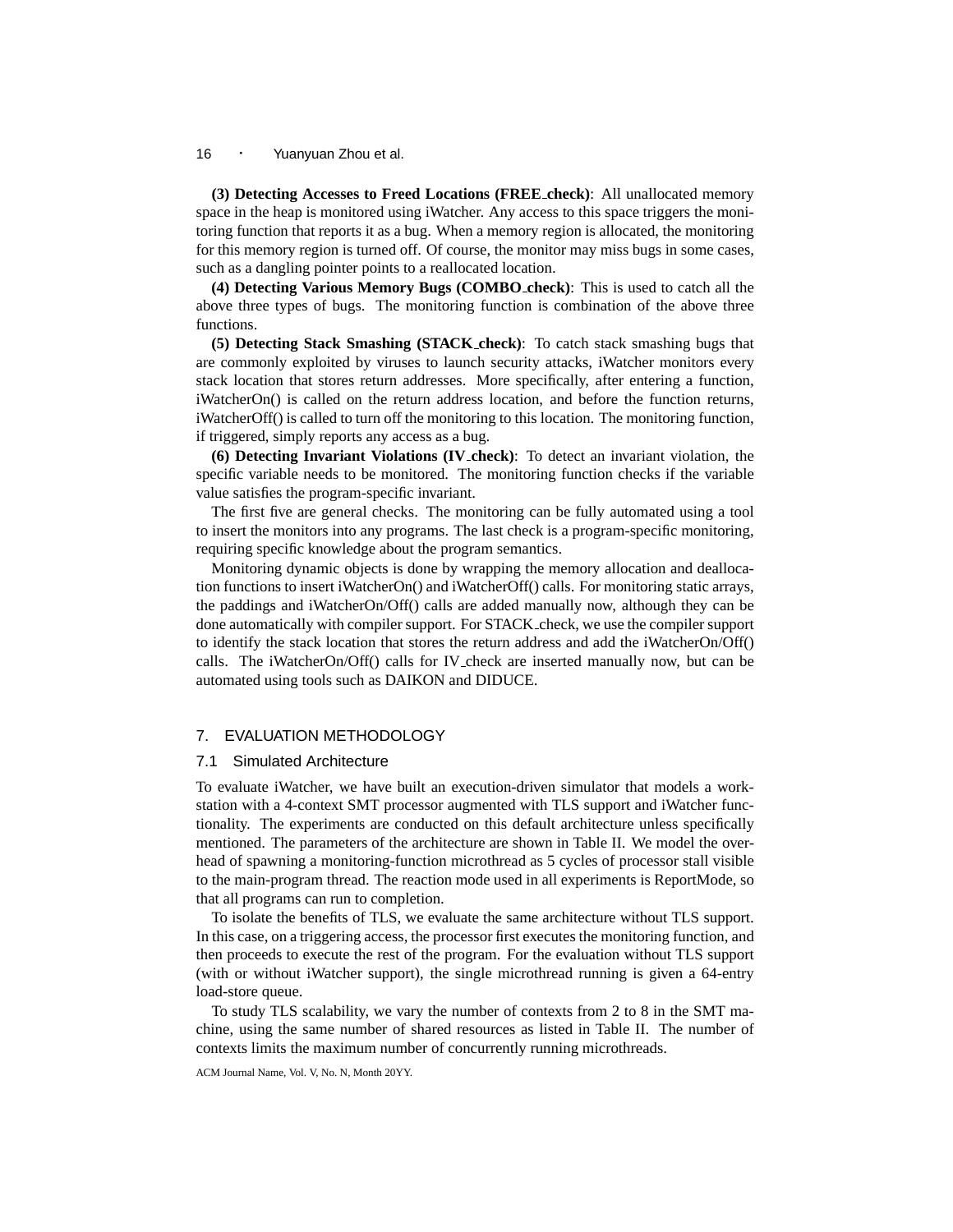| CPU frequency        | $2.4$ GHz                               | ROB size                                          | 360        |  |  |
|----------------------|-----------------------------------------|---------------------------------------------------|------------|--|--|
| Fetch width          | 16                                      | I-window size                                     | 160        |  |  |
| Issue width          | 8                                       | Int FUs                                           | 6          |  |  |
| Retire width         | 12                                      | Mem FUs                                           |            |  |  |
| Ld/st queue entries  | 32/thread                               | FP FUs                                            |            |  |  |
| Spawn overhead       | 5 cycles                                | Reaction mode                                     | ReportMode |  |  |
|                      | 32KB, 4-way, 32B/line, 3 cycles latency |                                                   |            |  |  |
| L1 cache             |                                         |                                                   |            |  |  |
| L <sub>2</sub> cache |                                         | 1MB, 8-way, 32B/line, 10 cycles latency           |            |  |  |
| <b>VWT</b>           |                                         | 1024 entries, 8-way, 2B/entry                     |            |  |  |
| LargeRegion          |                                         | 64Kbytes                                          |            |  |  |
| <b>RWT</b>           |                                         | 4 entries, 32bits for the start and end addresses |            |  |  |

Table II. Parameters of the simulated architecture. Latencies are given as unloaded round-trips from the processor.

## 7.2 Valgrind

In our evaluation, we compare the functionality and overhead of iWatcher to Valgrind [Nethercote and Seward 2003], an open-source memory debugger for x86 programs. We choose Valgrind because it does not require modifying the tested applications and is publicly available. Valgrind is a binary-code dynamic checker to detect general memory-related bugs such as memory leaks, memory corruption and buffer overflow. It simulates every single instruction of a program. Because of this, it finds errors not only in the user code but also in all supporting dynamically-linked libraries. Valgrind takes control of a program before it starts. The program is then run on a synthetic x86 CPU, and every memory access is checked. All detected errors are reported.

Valgrind provides an option to enable or disable memory leak detection. We also enhance Valgrind to enable or disable variable uninitialization checks and invalid memory access checks (checks for buffer overflow and invalid accesses to freed memory locations).

In our experiments, we run Valgrind on a real machine with a 2.6 GHz Pentium 4 processor, 32-Kbyte L1 cache, 2-Mbyte L2 cache, and 1-Gbyte main memory. Since iWatcher runs on a simulator, we cannot compare the absolute execution time of iWatcher with that of Valgrind. Instead, we compare their relative execution overheads over runs without monitoring.

# 7.3 Tested Applications

We have conducted two sets of experiments. The first one uses seven applications with both *injected* and *real* bugs to evaluate the functionality and overheads of iWatcher for software debugging. The second one systematically evaluates the overheads of iWatcher and the effect of architecture resources when monitoring applications without bugs.

The applications used in our first set of experiments contain various bugs, including memory leaks, accesses to freed locations, buffer overflow, stack-smashing attacks, and value invariant violations. These applications are: *bc-1.06* (an arbitrary precision calculator language), *gzip-1.2.4* (GNU zip, a popular compression utility provided by the GNU project), *polymorph-0.4.0* (a tool to convert Windows style file names to something more portable for UNIX systems), *ncompress-4.2.4* (a compression and decompression utility that is compatible with the original UNIX compress utility), *tar-1.13.25* (a tool to create and manipulate tar archives), *cachelib* (a cache management library developed at the University of Illinois), and *gzip* (a SPECINT 2000 application running the Test input data set).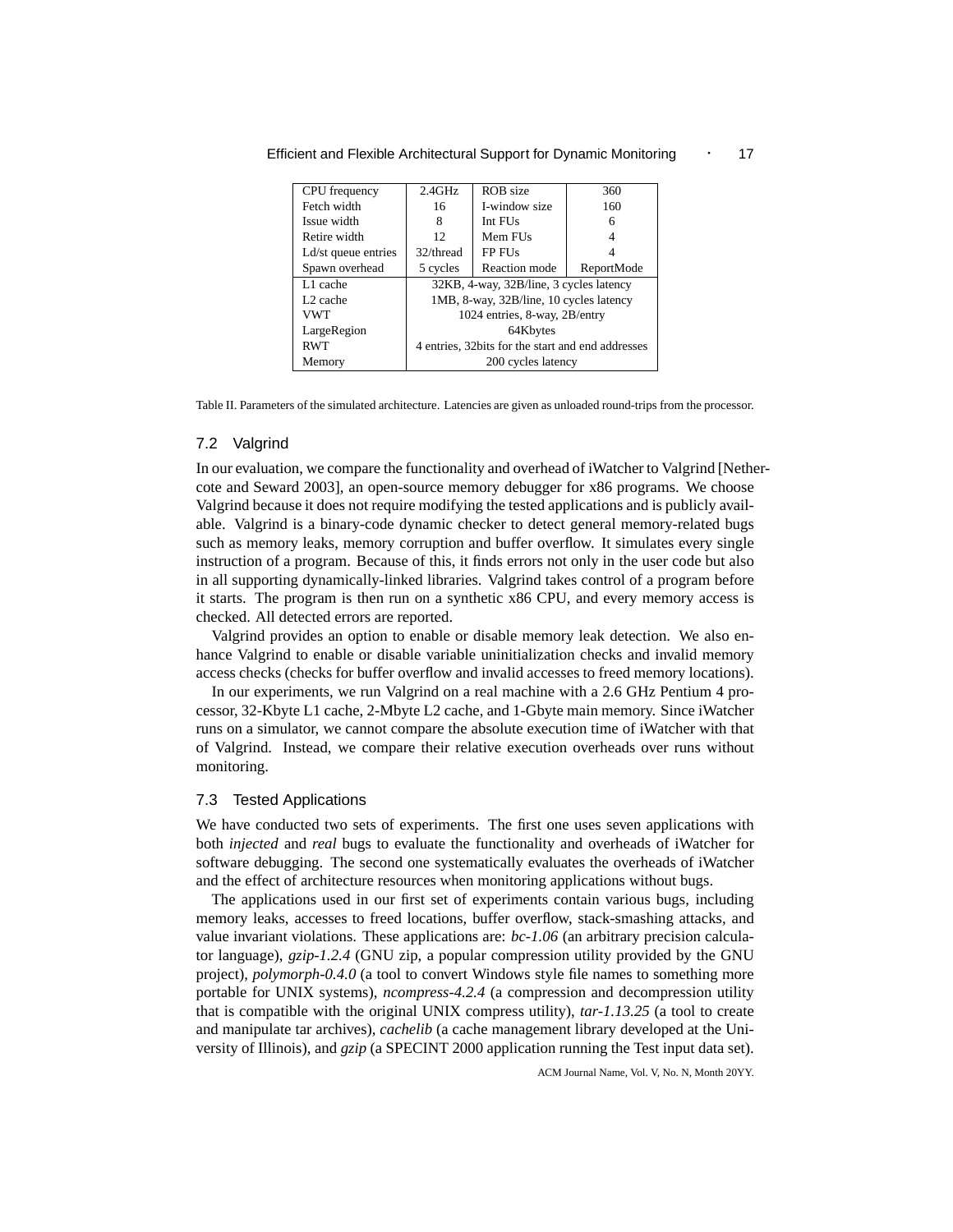Of these programs, bc-1.06, gzip-1.2.4, polymorph-0.4.0, ncompress-4.2.4, tar-1.13.25 and cachelib already had real bugs (the bugs come with the code and were introduced by the original programmers), while we injected some common bugs into gzip.

Table III shows the details of the bugs and monitoring functions, as described in Section 6. We evaluate the case of single type of bugs: stack-smashing, accessing freed location, buffer overflow (dynamic buffer overflow and static array overflow), memory leak, and value-invariant violations. We also evaluate the case of a combination of bugs (memory leak, accessing a freed location, and dynamic buffer overflow). Table III shows the bug information and monitoring functions.

| Application  | Type of          | Bug Class, Location, and Origin                     | Monitoring      |
|--------------|------------------|-----------------------------------------------------|-----------------|
|              | Monitoring       |                                                     | Function        |
| gzip-STACK   | general          | stack smashing: "huft_free()". Injected             | STACK check     |
| gzip-FREE    | general          | accessing freed location: "huft_free()". Injected   | FREE_check      |
| $gzip-BO1$   | general          | dynamic buffer overflow: "huft_build()". Injected   | <b>BO_check</b> |
| gzip-ML      | general          | memory leak: "huft_free()". Injected                | ML_check        |
| gzip-        | general          | combination of the bugs in gzip-ML, gzip-FREE,      | COMBO_check     |
| <b>COMBO</b> |                  | and gzip-BO1. Injected                              |                 |
| $gzip-BO2$   | general          | static array overflow: "huft_build()". Injected     | BO_check        |
| gzip-IV1     | program specific | value invariant violation: "huft_build()". Injected | IV_check        |
| gzip-IV2     | program specific | value invariant violation: "inflate()". Injected    | IV check        |
| cachelib     | program specific | value invariant violation at option.c:line 90. Real | IV check        |
| $bc-1.06$    | general          | dynamic buffer overflow at storage.c:line 176 and   | <b>BO</b> check |
|              |                  | util.c:line 557. Real                               |                 |
| ncompress-   | general          | stack smashing at compress42.c:line 886. Real       | STACK check     |
| 4.2.4        |                  |                                                     |                 |
| gzip-1.2.4   | general          | static array overflow at gzip.c:line 1009. Real     | BO_check        |
| polymorph-   | general          | stack smashing at polymorph.c:line 193 and 200.     | STACK check     |
| 0.4.0        |                  | Real                                                |                 |
| tar-1.13.25  | general          | dynamic buffer overflow at pregargs.c:line 92. Real | <b>BO</b> check |

Table III. Bugs and monitoring functions. The applications with name in bold are new relative to [Zhou et al. 2004].

For fair comparison between Valgrind and iWatcher, in Valgrind we enable only the type of checks that are necessary to detect the bug(s) in the corresponding application. For example, for gzip-ML, we enable only the memory leak checks. Similarly, for gzip-FREE, gzip-BO1, bc-1.06 and tar-1.13.25, we enable only the invalid memory access checks. In all our experiments, variable uninitialization checks are always disabled.

Finally, our second set of experiments evaluates iWatcher overheads and the effect of architecture resources (microthread contexts) by monitoring memory accesses in two unmodified SPECINT 2000 applications running the Test input data set. These applications are gzip and parser. We first measure the overhead for iWatcher with a default 4-context SMT processor and without TLS, as we vary the percentage of *dynamic* loads monitored by iWatcher and the length of the monitoring function. Then, we measure the iWatcher overheads with different numbers (namely 2, 4, 6 and 8) of microthread contexts in the SMT processor.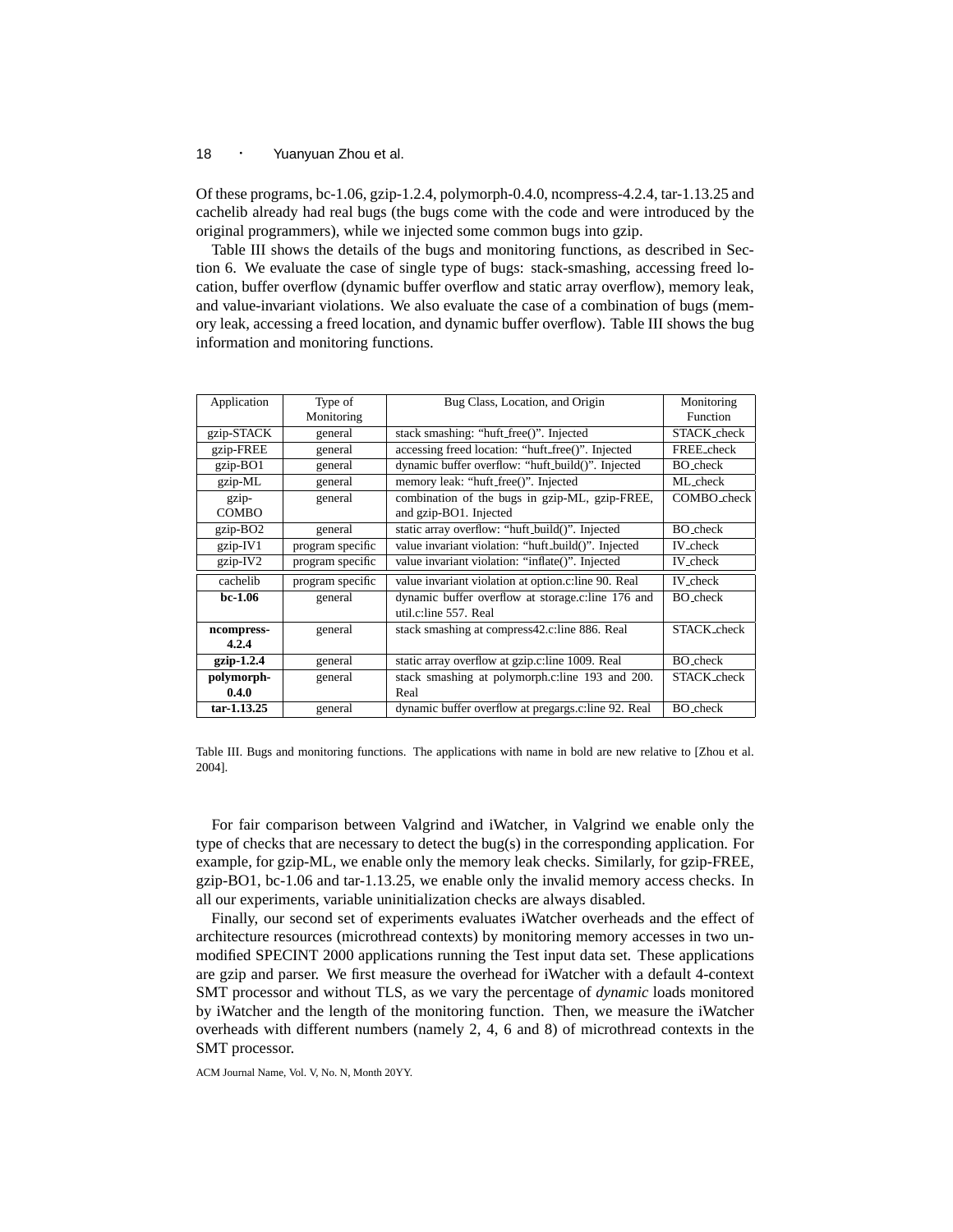# 8. EXPERIMENTAL RESULTS

# 8.1 Overall Results

Table IV compares the effectiveness and the overhead of Valgrind and iWatcher. For each of the buggy applications considered, the table shows whether the schemes detect the bug and, if so, the overhead they add to the program's execution time. Recall from Section 7 that Valgrind's times are measured on a real machine, while iWatcher's are simulated.

| Application     | Valgrind       |              | iWatcher      |              |  |
|-----------------|----------------|--------------|---------------|--------------|--|
|                 | Bug Detected?  | Overhead (%) | Bug Detected? | Overhead (%) |  |
| gzip-STACK      | No             |              | Yes           | 80.0         |  |
| gzip-FREE       | Yes            | 1466         | Yes           | 8.7          |  |
| gzip-BO1        | Yes            | 1514         | Yes           | 10.4         |  |
| gzip-ML         | Yes            | 936          | Yes           | 37.1         |  |
| gzip-COMBO      | Yes            | 1650         | Yes           | 42.7         |  |
| gzip-BO2        | No             |              | Yes           | 10.5         |  |
| gzip-IV1        | No             |              | Yes           | 10.5         |  |
| gzip-IV2        | No             |              | Yes           | 9.6          |  |
| cachelib        | N <sub>o</sub> |              | Yes           | 3.8          |  |
| $bc-1.06$       | Yes            | 7367         | Yes           | 178.9        |  |
| ncompress-4.2.4 | No             | ٠            | Yes           | 2.4          |  |
| gzip-1.2.4      | No             |              | Yes           | 168.3        |  |
| polymorph-0.4.0 | N <sub>0</sub> |              | Yes           | 0.1          |  |
| tar-1.13.25     | Yes            | 132          | Yes           | 3.8          |  |

Table IV. Comparing the effectiveness and overhead of Valgrind and iWatcher.

Consider effectiveness first. Valgrind can detect accessing freed locations, dynamic buffer overflow, memory leak bugs, and the combination of them. iWatcher, instead, detects all the bugs considered. iWatcher's effectiveness is largely due to its flexibility to specialize the monitoring function, and its low-overhead that enables more sophisticated monitoring functionality.

The table also shows that iWatcher has a much lower overhead than Valgrind. For bugs that can be detected by both schemes, iWatcher only adds 4-179% overhead, a factor of 25-169 smaller than Valgrind. For example, in gzip-COMBO, where both iWatcher and Valgrind monitor every access to dynamically-allocated memory, iWatcher only adds 43% overhead, which is 39 times less than Valgrind. iWatcher's low overhead is the result of triggering monitoring functions only when the watched locations are actually accessed, and of using TLS to hide monitoring overheads. The difference in overhead between Valgrind and iWatcher is larger in gzip-FREE, where we are looking for a pointer that de-references a freed-up location. In this case, iWatcher only monitors freed memory buffers, and any triggering access uncovers the bug. As a result, iWatcher's overhead is 169 times smaller than Valgrind's. Similarly, for bc-1.06 and tar-1.13.25, the iWatcher's overheads are 41 and 35 times smaller than Valgrind's, respectively. Finally, our results with Valgrind are consistent with the numbers (12-48 times slowdown) reported in a previous study [Nethercote and Seward 2003].

If we consider all the applications, we see that iWatcher's overhead ranges from 0.1% to 179%. This overhead comes from three effects. The first one is the contention of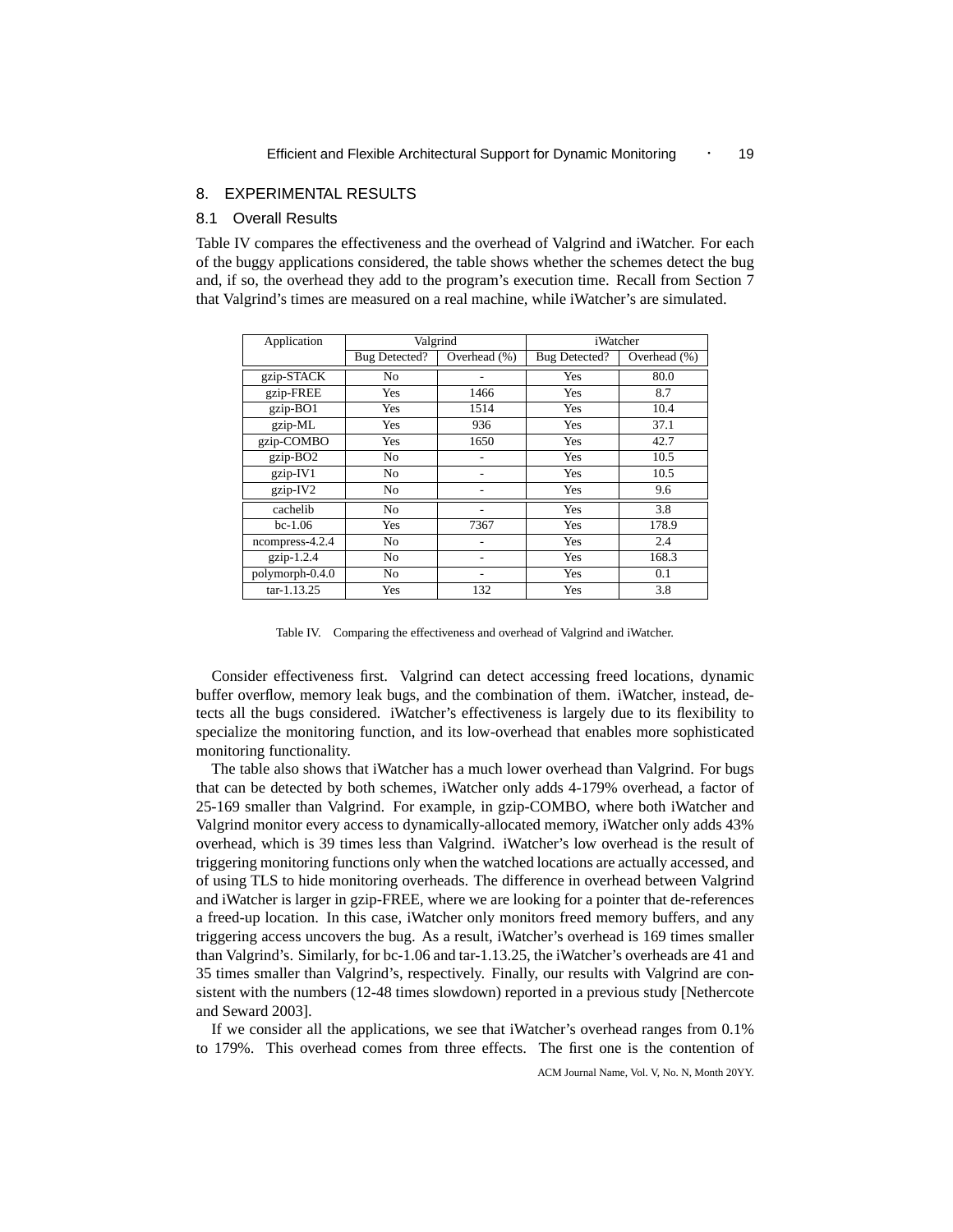monitoring-function microthreads and the main program for processor resources (such as functional units or fetch bandwidth) and cache space. Such contention has a high impact when there are more microthreads that want to execute concurrently than hardware contexts in the SMT processor. In this case, the main-program microthread cannot run all the time. Instead, monitoring-function and main-program microthreads share the hardware contexts on a time-sharing basis.

| Application       | % Time with  |      | #Triggering  | # iWatcher-   | Size of      | Size of                       |                | Max Monitored Total Monitored |
|-------------------|--------------|------|--------------|---------------|--------------|-------------------------------|----------------|-------------------------------|
|                   | Microthreads |      | Accesses per | On/Off()      | iWatcherOn/- | Monitoring                    | Memory Size at | <b>Memory Size</b>            |
|                   | >            | >4   | 1M Instr.    | per 1M Instr. |              | Off() (Cycles) Func. (Cycles) | a Time (Bytes) | (Bytes)                       |
| gzip-STACK        | 0.1          | 0.0  | 0.2          | 8988.1        | 20.6         | 22.4                          | 40             | 19558568                      |
| gzip-FREE         | 0.1          | 0.0  | 0.4          | 0.4           | 1291.3       | 24.4                          | 246880         | 246880                        |
| gzip-BO1          | 0.1          | 0.0  | 0.4          | 0.9           | 210.4        | 177.0                         | 80             | 1944                          |
| gzip-ML           | 23.1         | 16.9 | 13008.9      | 0.4           | 582.6        | 47.4                          | 6613600        | 6847616                       |
| gzip-COMBO        | 26.2         | 15.2 | 13009.6      | 0.4           | 1082.3       | 45.2                          | 6847616        | 6847616                       |
| gzip-BO2          | 0.1          | 0.0  | 0.2          | 1.6           | 59.0         | 24.8                          | 32             | 3520                          |
| gzip-IV1          | 0.1          | 0.0  | 0.7          | 0.2           | 40.5         | 21.7                          | 4              | 528                           |
| gzip-IV2          | 0.1          | 0.0  | 1.1          | 0.1           | 83.0         | 23.0                          | 4              | 4                             |
| cachelib          | 0.4          | 0.0  | 91.6         | 0.2           | 128.9        | 16.5                          | 40             | 40                            |
| $bc-1.06$         | 0.1          | 0.0  | 4.8          | 2594.0        | 412.7        | 412.0                         | 3272           | 4336                          |
| $ncompress-4.2.4$ | 1.1          | 1.0  | 321.7        | 160.8         | 162.5        | 151.5                         | 4              | 8                             |
| $gzip-1.2.4$      | 0.9          | 0.9  | 371.4        | 4827.8        | 280.7        | 429.0                         | 208            | 208                           |
| $polymorph-0.4.0$ | 0.1          | 0.0  | 0.7          | 0.3           | 204.0        | 127.6                         | 8              | 20                            |
| tar-1.13.25       | 0.1          | 0.0  | 0.6          | 15.4          | 363.4        | 174.0                         | 96             | 96                            |

Table V. Characterizing iWatcher execution.

Columns 2 and 3 of Table V show the fraction of time that there is more than one microthread running or more than four microthreads ready to run, respectively. These figures include the main-program microthread. These figures are closely related to the product of the number of triggering accesses per 1 million instructions (Column 4) times the average size of the monitoring function (Column 7). The larger the product, the bigger these figures. Note that having more than four microthreads running does not mean that the main-program microthread starves: the scheduler will attempt to share all the contexts among all microthreads fairly. From the table, we see that three applications use more than 1 microthread for more than 1% of the time. Of those, there are two that have more than 4 microthreads ready to run for a significant fraction of the time. Specifically, this fraction is 15.2% for gzip-COMBO and 16.9% for gzip-ML. Note that these applications have relatively high iWatcher overhead in Table IV.

A second source of overhead is the iWatcherOn/Off() calls. These calls consume processor cycles and, in addition, bring memory lines into L2, possibly polluting the cache. The overhead caused by iWatcherOn/Off() cannot be hidden by TLS. In practice, their effect is small due to the small number of calls, except in gzip-STACK, bc-1.06 and gzip-1.2.4. Indeed, Columns 5 and 6 of Table V show the number of iWatcherOn/Off() calls per 1 million instructions and the average size of an individual call. Except for gzip-STACK, bc-1.06 and gzip-1.2.4, the product of number of calls per 1M instructions times the size per call is tiny compared to the execution cycles taken by 1 million instructions. For these cases, it can be shown that, even if every line brought into L2 by iWatcherOn/Off() calls causes one additional miss, the overall effect on program execution time is very small.

For gzip-STACK, bc-1.06 and gzip-1.2.4, the number of iWatcherOn/Off() calls per 1M instructions is huge (8988, 2594 and 4828, respectively). These calls introduce a large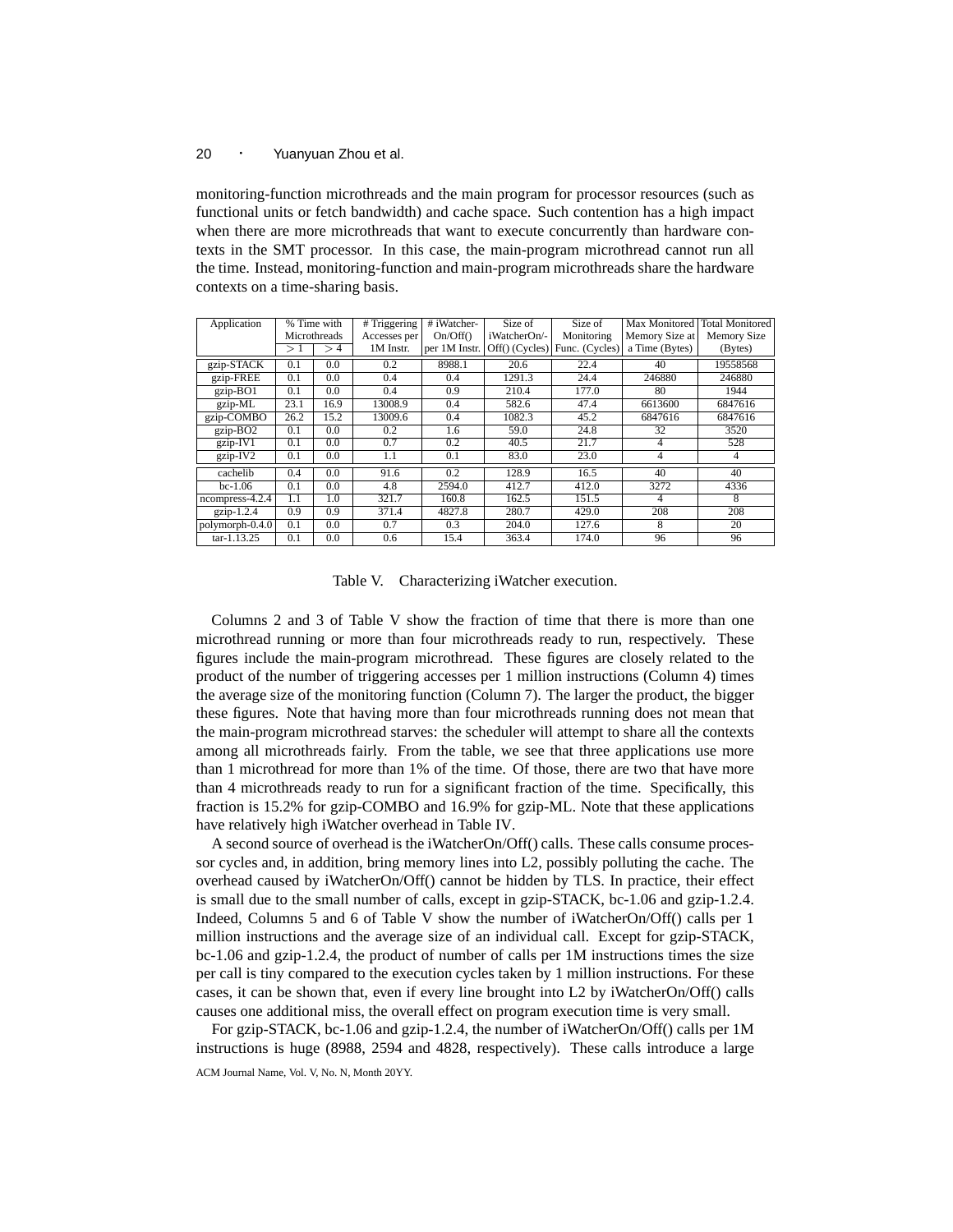overhead that cannot be hidden by TLS. Moreover, iWatcherOn/Off() calls partially cripple some conventional compiler optimizations such as register allocation. The result is worse code and additional overhead. Overall, while for most applications the iWatcherOn/Off() calls introduce negligible overhead, for gzip-STACK, bc-1.06 and gzip-1.2.4, they are responsible for most of the 80%, 179% and 168% overheads of iWatcher, respectively.

For the applications with STACK check (gzip-STACK, ncompress-4.2.4, and polymorph-0.4.0), the dominant overhead is the iWatcherOn/Off() calls. Since iWatcherOn() is called before entering any functions and iWatcherOff() is called before returning from any functions, the frequency of iWatcherOn/Off() calls is correlated to the function call frequency. Therefore, so is the iWatcher overhead for STACK check. For example, since gzip-STACK has much more frequent iWatcherOn/Off() calls than ncompress-4.2.4 and polymorph-0.4.0, it has much higher overhead.

Finally, there is a third, less important source of overhead in iWatcher, namely the spawning of monitoring-function microthreads. As indicated in Section 7, each spawn takes 5 cycles. Column 4 of Table V shows the number of triggering accesses per million instructions. Each of these accesses spawns a microthread. From the table, we see that this parameter varies a lot across applications. For most of these applications, the triggering frequency is very small. Moreover, for all applications, even if we had a higher spawn overhead, such as 10 or 20 cycles, the total overhead is still insignificant.

Overall, we conclude that the overhead of iWatcher can be high (37-179%) if the application needs to execute more concurrent microthreads than contexts provided by the SMT processor (gzip-ML and gzip-COMBO), or the application calls iWatcherOn/Off() very frequently (gzip-STACK, bc-1.06, and gzip-1.2.4). For the other applications analyzed, the overhead is small, ranging from 0.1% to 10.5%.

Finally, the last three columns of Table V show other parameters of iWatcher execution: average monitoring function size, maximum monitored memory size at a time, and total monitored memory size, respectively. We can see that 6 monitoring functions take less than 25 cycles, and there are 8 applications where monitoring functions take 45-429 cycles. In some cases such as gzip-ML and gzip-COMBO, these relatively expensive monitoring functions occur in applications with frequent triggering accesses. When this happens, the fraction of time with more than 4 microthreads is high, which results in high iWatcher overhead (Table IV).

The last two columns show that in some applications such as gzip-ML and gzip-COMBO, iWatcher needs to monitor many addresses. In this case, the Check Table will typically contain many entries. Note, however, that even in this case, the size of the monitoring function, which includes the Check Table lookup, is still modest. This is because our Check Table lookup algorithm is efficient for most applications evaluated in our experiments.

#### 8.2 Benefits of TLS

As indicated in Section 7, our experiments are performed using ReportMode. In this reaction mode, TLS speeds-up execution by running monitoring-function microthreads in parallel with each other and with the main program. To evaluate the effect of not having TLS, we now repeat the experiments executing both monitoring-function and mainprogram code sequentially, instead of spawning microthreads to execute them in parallel.

Figure 4 compares the execution overheads of iWatcher and iWatcher without TLS for all the applications. The amount of monitoring overhead that can be hidden by TLS in a program is the product of Columns 4 and 7 in Table V. For programs with substantial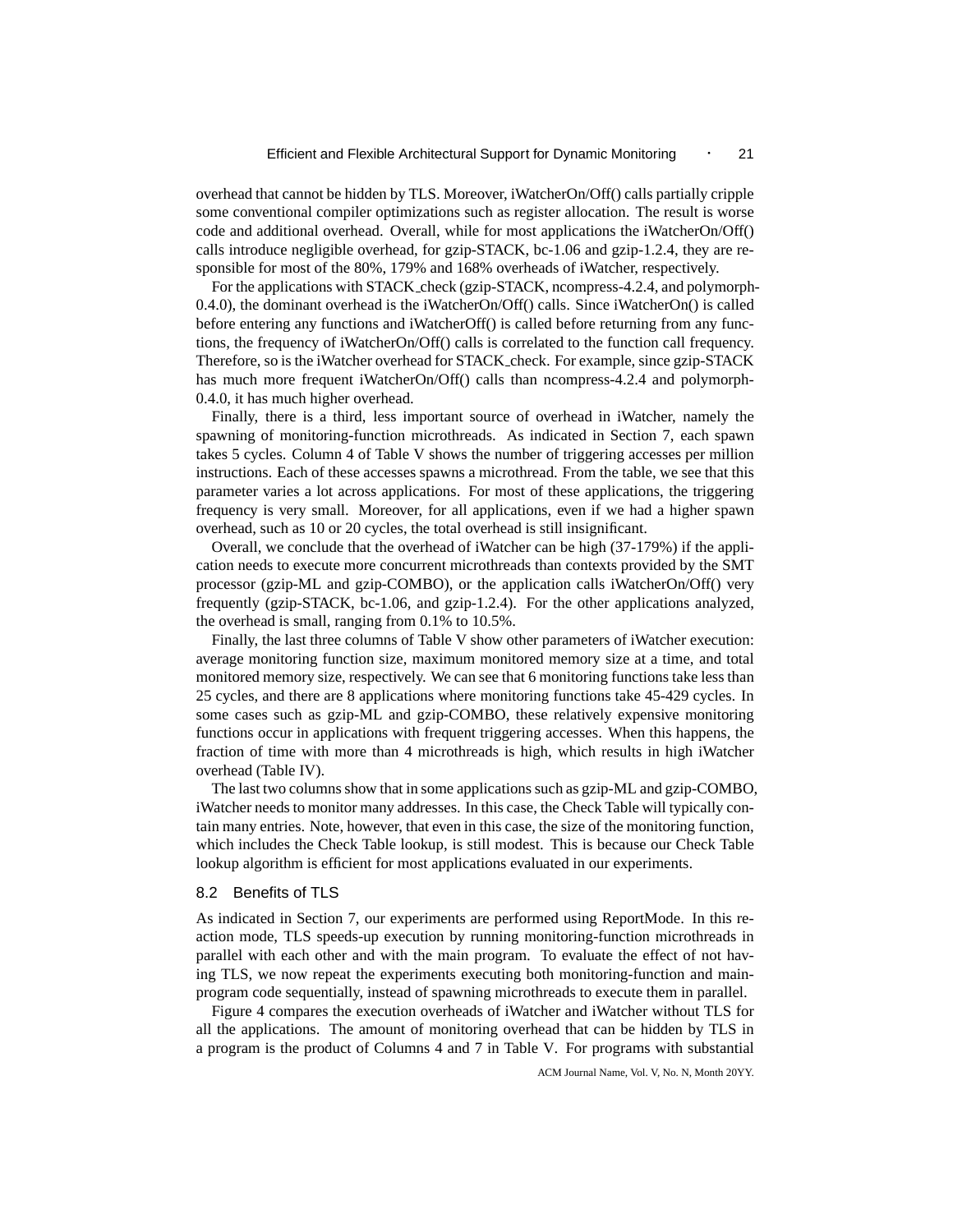monitoring, TLS reduces the overheads. For example, in gzip-COMBO, the overhead of iWatcher without TLS is 61.4%, while it is only 42.7% with TLS. This is a 30% reduction. As monitoring functions perform more sophisticated tasks such as DIDUCE's invariant inference [Hangal and Lam 2002], the benefits of TLS will become more pronounced.



Fig. 4. Comparing iWatcher and iWatcher without TLS.

For programs with little monitoring, the product of Columns 4 and 7 in Table V is small. For these applications, TLS does not provide benefit, because there is not much overhead that can be hidden by TLS.

Overall, we recommend supporting TLS, as it reduces the overhead of iWatcher in some applications. We also note that TLS can be instrumental in efficiently supporting Rollback-Mode (Section 4.5).

# 8.3 Sensitivity Study

To measure the sensitivity of iWatcher's overhead, we artificially vary the fraction of triggering accesses and the size of the monitoring functions. We perform the experiments on the bug-free gzip and parser applications.

In a first experiment, we trigger a monitoring function every Nth *dynamic* load in the program<sup>1</sup>, where N varies from 2 to 10. The function walks an array, reading each value and comparing it to a constant for a total of 40 instructions. The resulting execution overheads for iWatcher (with the default 4-context SMT processor), and iWatcher without TLS are shown in Figure 5 (bar iWatcher-TLS4 and iWatcher-NoTLS, respectively). The figure shows that the overhead of iWatcher with TLS with frequent triggering accesses is tolerable. Specifically, the gzip overhead is 72% for 1 trigger out of 5 dynamic loads, and 194% for 1 trigger out of 2 loads. The parser overheads are a bit higher, namely 182% for 1 trigger out of 5 loads, and 409% for 1 trigger out of 2 loads. If iWatcher does not support TLS, however, the overheads go up: 273% for gzip and 593% for parser for 1 trigger out of 2 loads.

In a second experiment, we vary the size of the monitoring function. We use the same function as before, except that we vary the number of instructions executed from 4 to 800. The function is triggered in 1 out of 10 dynamic loads. The resulting execution overheads

<sup>1</sup>For parser, we skip the program's initialization phase, which lasts about 280 million instructions, because its behavior is not representative of steady state.

ACM Journal Name, Vol. V, No. N, Month 20YY.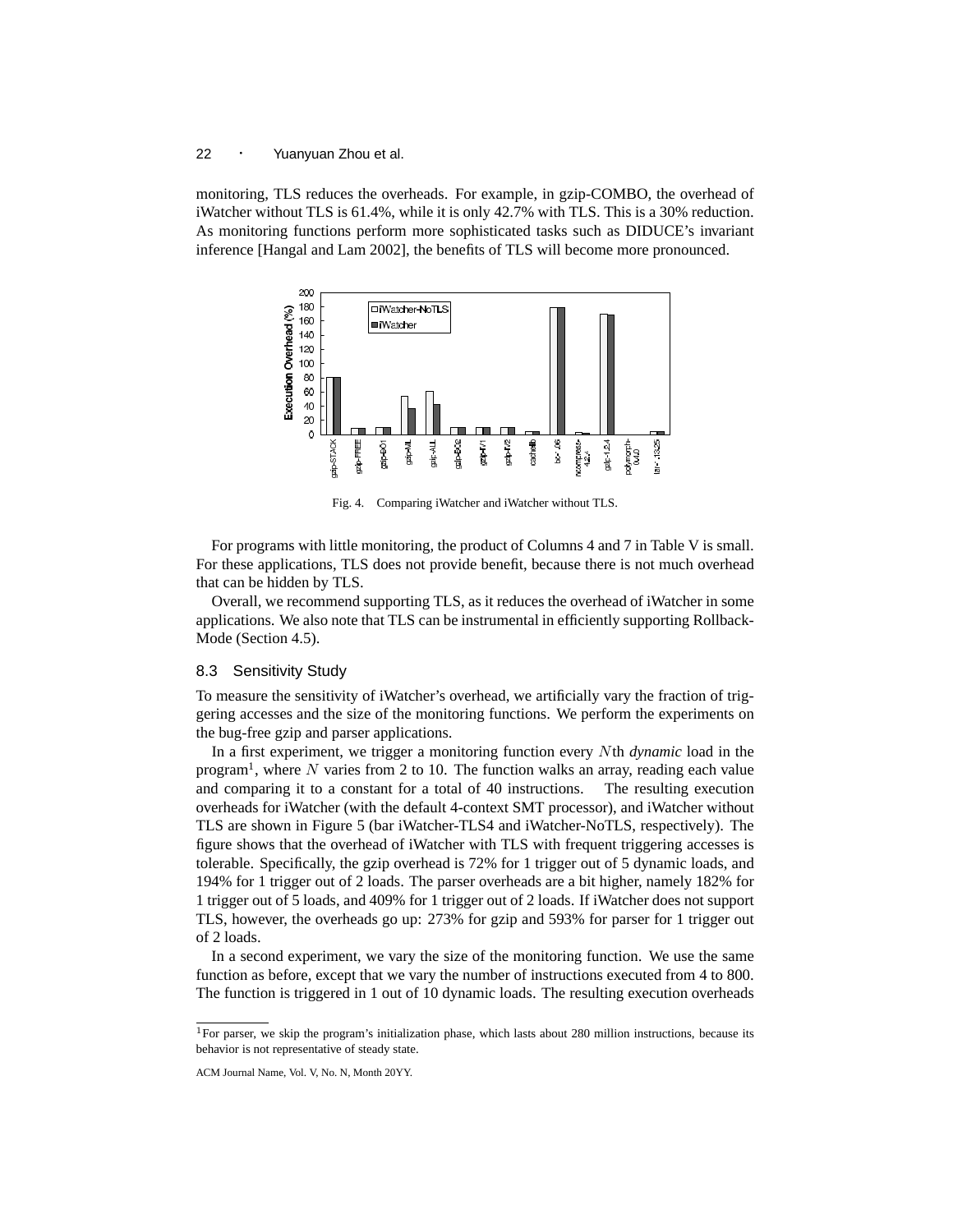

Efficient and Flexible Architectural Support for Dynamic Monitoring • 23

Fig. 5. Varying the fraction of triggering loads.

are shown in Figure 6 (iWatcher-TLS4 and iWatcher-NoTLS). The figure again shows that iWatcher overheads with TLS are modest. For 200-instruction monitoring functions, the overhead is 65% for gzip and 169% for parser. In iWatcher without TLS, the overhead is 173% for gzip and 356% for parser. As we increase the monitoring function size, the absolute benefits of TLS increase, as TLS can hide more monitoring overhead.



Fig. 6. Varying the size of the monitoring function.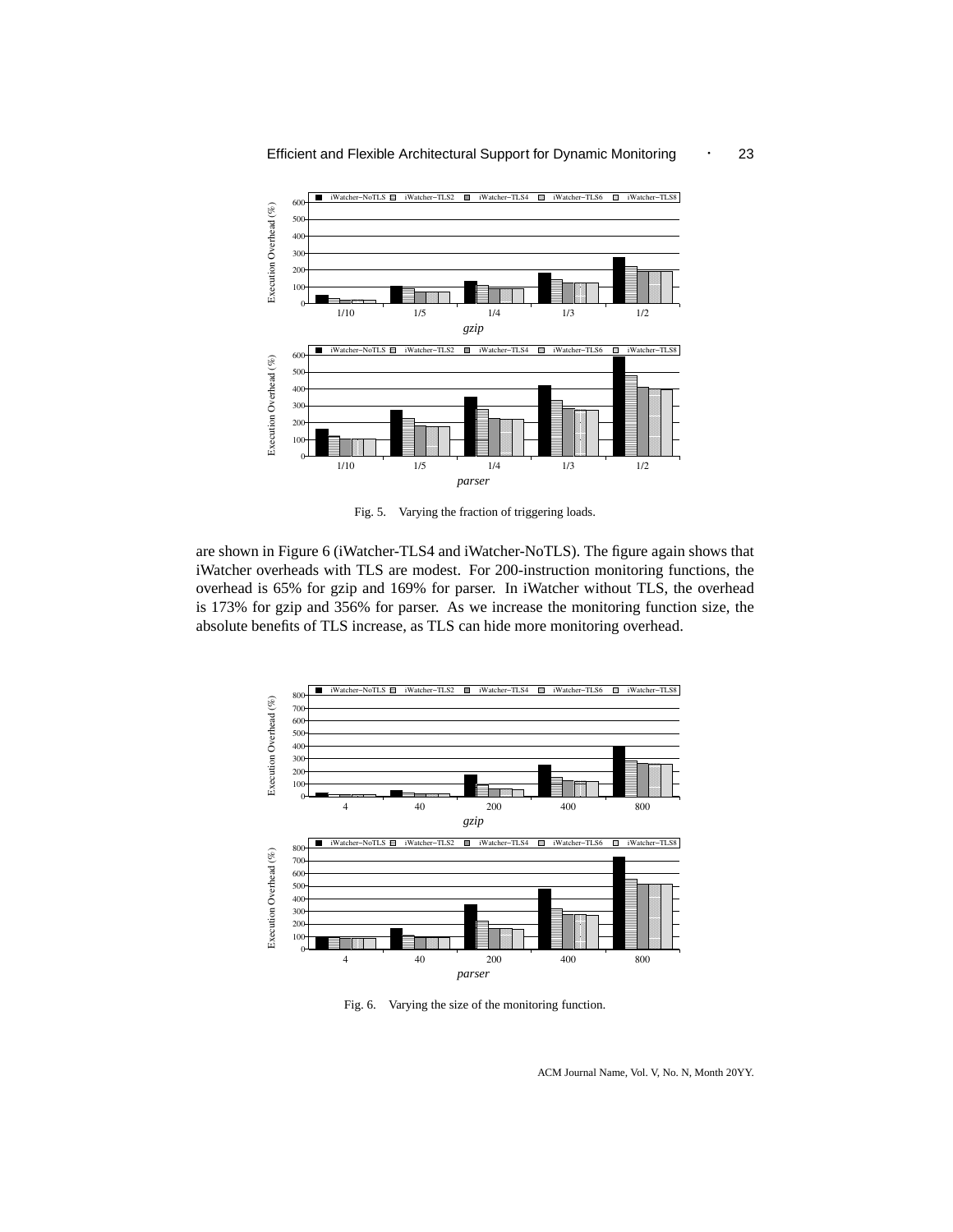#### 8.4 Scalability Analysis

To evaluate the effect of architectural resources on iWatcher's overhead, we use different numbers (2, 4, 6 and 8) of microthread contexts for the two experiments performed in the sensitivity study (Section 8.3). Note that, in these experiments, the SMT processors with different numbers of contexts have the same number of shared resources.

The first experiment varies the fraction of triggering accesses, as we did in the first experiment of Section 8.3. The second to fifth bars in Figure 5 show that the execution overheads for iWatcher with TLS on a 2/4/6/8-context SMT processor, respectively. The results show that using a 4-context SMT reduces iWatcher's overhead more than using a 2-context SMT. However, using a 6 or 8-context SMT shows little improvement over using a 4-context SMT. More specifically, when using a 4-context SMT instead of a 2-context SMT, the gzip overhead decreases by 17.3% for 1 trigger out of 5 dynamic loads, and by 11.4% for 1 trigger out of 2 loads. For parser, the overhead reduction using a 4-context SMT rather than a 2-context SMT is 18.6% for 1 trigger out of 5 loads, and 14.2% for 1 trigger out of 2 loads. However, the overheads with a 6 or 8-context SMT are almost the same as the overheads with a 4-context SMT in all triggering fractions for both gzip and parser.

The second experiment varies the size of the monitoring function, as the second experiment in Section 8.3. The resulting execution overheads are shown in Figure 6, from the second to the fifth bars. The results again show that a 4-context SMT is enough to reduce the overheads to the minimum for almost all cases. There is no need to use more than 4 contexts for this experiment. For example, in the 200-instruction monitoring function case, the overhead reduction as we get from two to four contexts is 35.5% for gzip and 23.8% for parser. However, the overheads are pretty much the same from 4 contexts to 6 or 8 contexts.

# 9. DISCUSSION

Even though in this article, we have only demonstrated the use of iWatcher in detecting a few types of bugs, iWatcher can also have many other uses. For example, it can detect many other types of bugs, such as uninitialized reads and data races, and it can be used for performance debugging and interactive debugging.

To detect uninitialized reads, the monitoring function is responsible for checking if the first access to the monitored variable is a read instead of a write. If it is, it indicates an uninitialized read bug.

Detecting data race bugs is more complicated. For example, to detect a shared variable access without grabbing the corresponding lock, we need to monitor each shared variable. The monitoring function checks whether the thread currently holds the lock associated with the accessed variable.

iWatcher can also be used to provide more flexibility in interactive debuggers such as gdb. In particular, the BreakMode and RollbackMode can be exploited by interactive debuggers to support more watchpoints efficiently with low overhead, and to rollback to previous execution points in case of errors. Moreover, programmers can also *interactively* associate different monitoring functions with different memory locations.

iWatcher also provides a general framework for performance debugging. For example, iWatcher can be used for value or address profiling with *very low overhead* and *without instrumenting* every memory access. Value profiling detects the invariant of variables and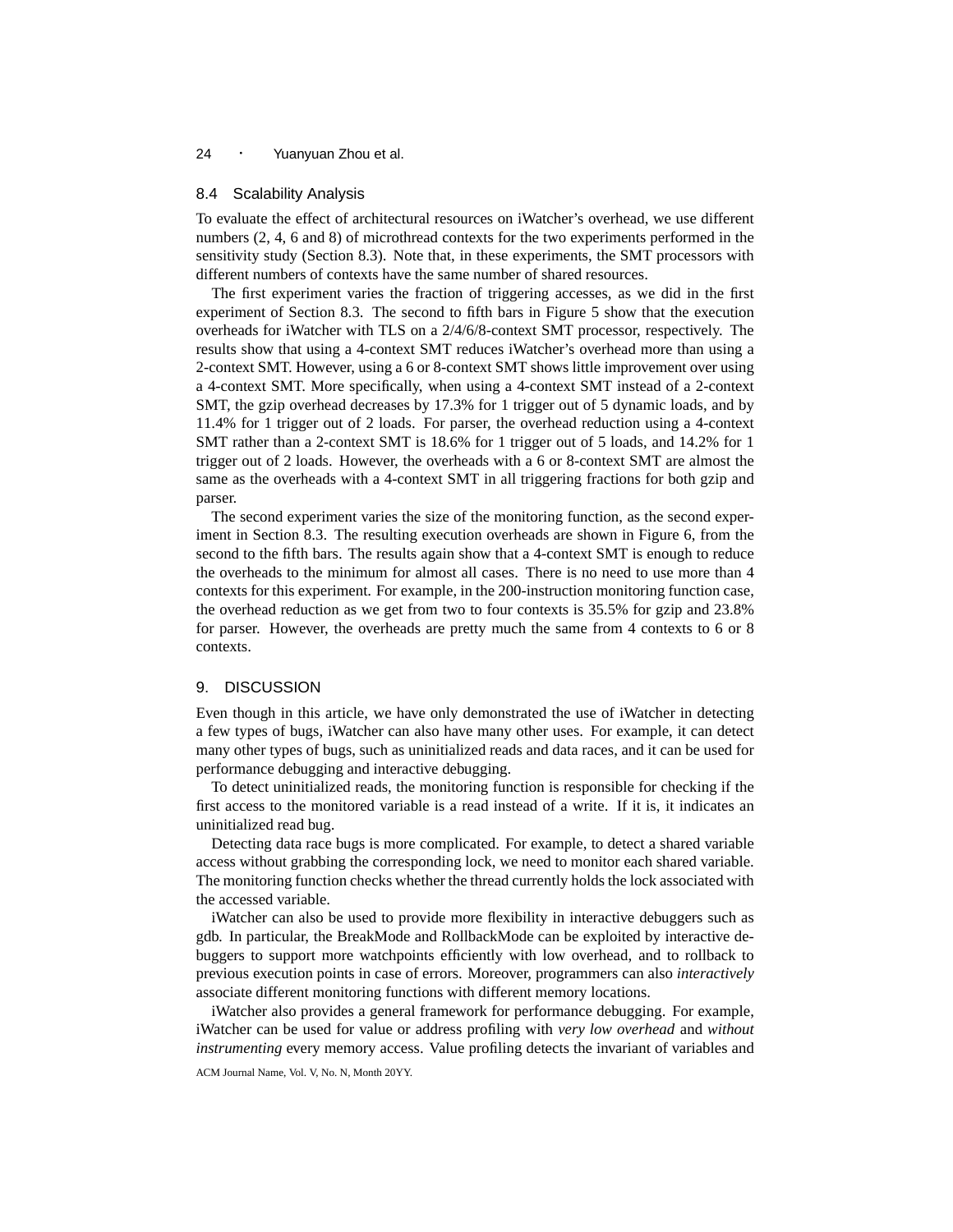records the most likely values of a variable. This information can then be used to help value prediction, and guide automatically code generation for dynamic compilation, code specialization and other compiler optimizations. Address profiling profiles the use of variables to gather their temporal relationship, which can then guide memory optimization (e.g., data placement, and/or data layout) to improve data locality and reduce cache misses.

#### 10. RELATED WORK

Our work builds upon many previous proposals to improve software robustness. Due to space limitations, we briefly describe only related work that has not been described in previous sections.

Many tools have been proposed for dynamic execution monitoring. Well-known examples include Purify [Hastings and Joyce 1992], Intel thread checker [KAI-Intel Corporation ], Eraser [Savage et al. 1997], StackGuard [Cowan et al. 1998], DIDUCE [Hangal and Lam 2002], Valgrind [Nethercote and Seward 2003], CCured [Condit et al. 2003; Necula et al. 2002], and many others [Austin et al. 1994; Loginov et al. 2001; Patil and Fischer 1997; 1995]. Most of these tools rely on instrumentation to perform dynamic checks. Consequently, to check all possible accesses to a given location, they typically need to instrument more than necessary. Moreover, most dynamic checkers impose significant run-time overhead. iWatcher innovates with efficient and flexible location-controlled monitoring capability.

Schnarr and Larus have proposed using unused processor cycles to reduce overhead for *code-controlled* monitoring [Schnarr and Larus 1996]. Our work differs from theirs in that iWatcher provides convenient, flexible architectural support to perform *location-controlled* monitoring, and uses TLS to hide monitoring overheads.

Austin *et al.* [Austin et al. 1994] have proposed detecting errors in pointer or array accesses by validating dereferences against the pointer's attributes, such as bounds. This method can prevent a pointer pointing to an array from incorrectly moving out of bounds, but cannot detect errors for general pointers such as links between structures. Moreover, it performs checks sequentially and therefore can add large execution overheads (130-540%). iWatcher can be used to reduce these overheads. Moreover, iWatcher extends dynamic monitoring from out-of-bound checks for array accesses to location-controlled checks for any general memory accesses.

To improve software debugging, several hardware supports have been proposed beyond hardware-assisted watchpoints [Intel Corporation 2001; Johnson 1982; Kane and Heinrich 1992; SPARC International 1992], including the proposal of Oplinger and Lam [Oplinger and Lam 2002], ReEnact [Prvulovic and Torrellas 2003], and the Flight Data Recorder [Xu et al. 2003]. Oplinger and Lam use TLS to execute invariant checks to detect bugs in parallel with the main program. ReEnact uses the state buffering, rollback, and re-execute features of TLS to debug data races. The Flight Data Recorder logs coherence operations into a file that can potentially be used to support replay for debugging. Our work is different, since iWatcher's contribution is to provide efficient and flexible architectural support to monitor memory locations.

Our work is related to previous work on fine-grain access control [Schoinas et al. 1994; Witchel et al. 2002]. For example, Mondrian Memory Protection (MMP) [Witchel et al. 2002] provides access control at word granularity using a "protection look-aside buffer" (PLB) to record protection information. MMP can potentially be used to implement location-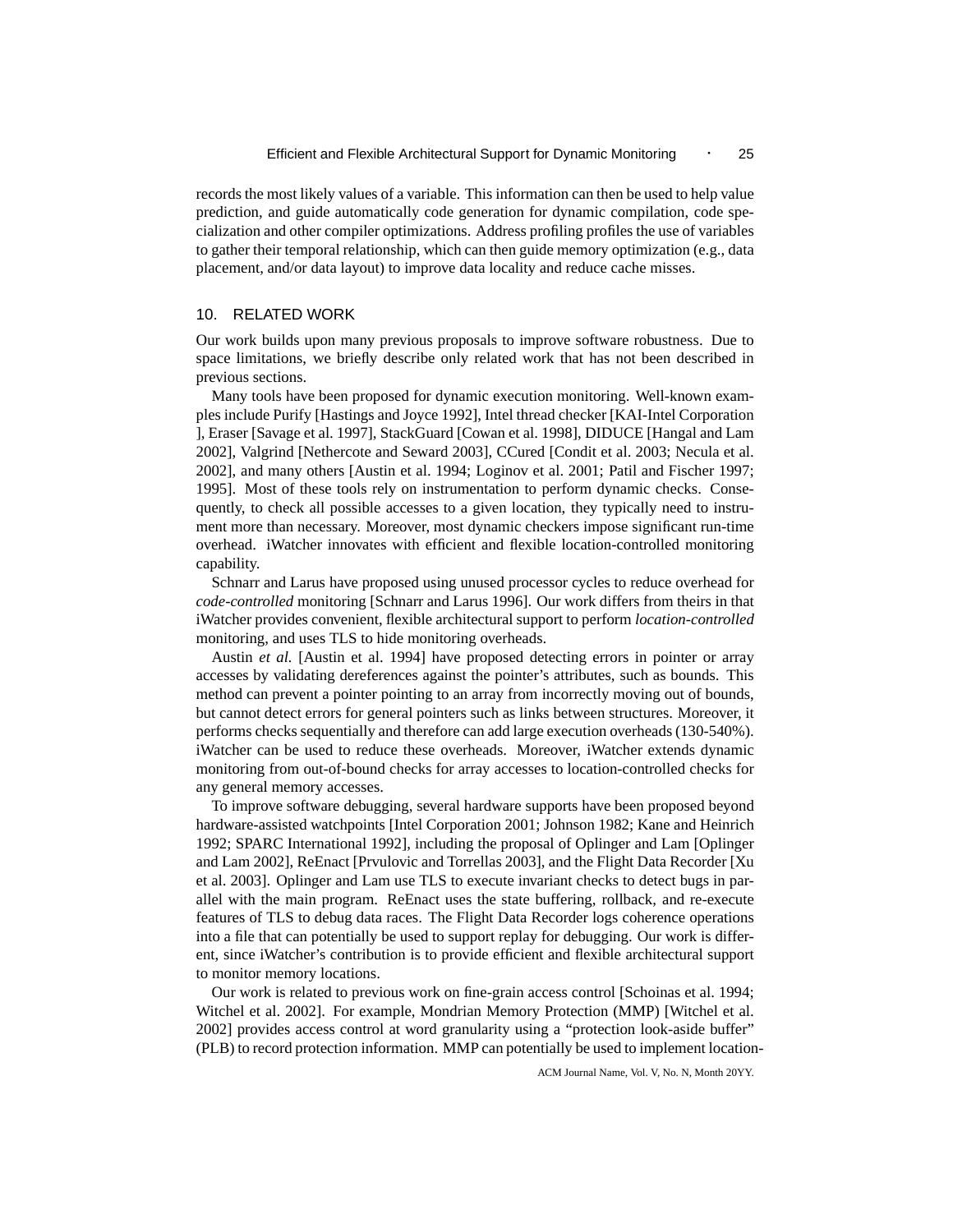controlled monitoring. However, like hardware-assisted watchpoints, it needs to raise an exception and, therefore can add significant overhead.

Our work is also related to some of the classic work on capability-based architectures [Fabry 1974; Levy 1984], protection-enhanced architectures [Koldinger et al. 1992], hardware support for security [Frantzen and Shuey 2001; Lie et al. 2000; Suh et al. 2003; Xu et al. 2002], TLS [Cintra et al. 2000; Sohi et al. 1995; Steffan et al. 2000; Tsai et al. 1999], and hardware support for instruction-level profiling [Dean et al. 1997].

## 11. CONCLUSIONS AND FUTURE WORK

This article has presented *iWatcher*, novel architectural scheme for minimal-overhead locationcontrolled monitoring. iWatcher detects all accesses to a watched memory location, including those by aliased pointer dereferences. To reduce overhead, iWatcher optionally leverages Thread-Level Speculation (TLS). We have evaluated iWatcher on applications with various bugs. iWatcher detects all bugs evaluated in our experiments with only a 0.1-179% execution overhead. In contrast, a well-known open-source bug detector called Valgrind induces orders of magnitude more overhead, and can only detect a subset of the bugs. Moreover, even with 20% of the dynamic loads monitored in a program, iWatcher only adds 72-182% overhead. Finally, TLS is effective at reducing overheads for programs with substantial monitoring, and a 4-context SMT is enough to achieve the best performance in our experiments.

We are in the process of extending this work in several ways. First, we plan to compare iWatcher to other dynamic checkers beyond Valgrind. Moreover, we will evaluate iWatcher for multi-threaded programs, which often exhibit hard-to-debug bugs such as data races and deadlocks. In addition, we plan to test more applications, especially large server programs with real bugs. In order to do this, we are in the process of upgrading our simulation infrastructure. We are also seeking help from the operating system to handle cases of VWT overflow. Finally, in this study, we have inserted iWatcherOn/Off() calls manually for some applications. It is more convenient to use a compiler or an instrumentation tool to insert them. Moreover, it is interesting to combine iWatcher with an invariant-inference tool such as DIDUCE [Hangal and Lam 2002], which can specify watched locations and their associated monitoring functions. We are addressing these issues.

#### ACKNOWLEDGMENTS

We thank the anonymous reviewers for useful feedback, and the University of Illinois PROBE, I-ACOMA, and Opera groups for useful discussions.

#### **REFERENCES**

- AUSTIN, T. M., BREACH, S. E., AND SOHI, G. S. 1994. Efficient detection of all pointer and array access errors. In *Proceedings of the ACM SIGPLAN 1994 Conference on Programming Language Design and Implementation (PLDI)*. 290–301.
- BUCK, B. AND HOLLINGSWORTH, J. K. 2000. An API for runtime code patching. *The International Journal of High Performance Computing Applications 14,* 4 (Winter), 317–329.
- CHOI, J.-D., LEE, K., LOGINOV, A., O'CALLAHAN, R., SARKAR, V., AND SRIDHARAN, M. 2002. Efficient and precise datarace detection for multithreaded object-oriented programs. In *Proceedings of the ACM SIGPLAN 2002 Conference on Programming Language Design and Implementation (PLDI)*. 258–269.
- CINTRA, M., MARTINEZ, J., AND TORRELLAS, J. 2000. Architectural support for scalable speculative parallelization in shared-memory systems. In *Proceedings of the 27th Annual International Symposium on Computer Architecture (ISCA)*. 13–24.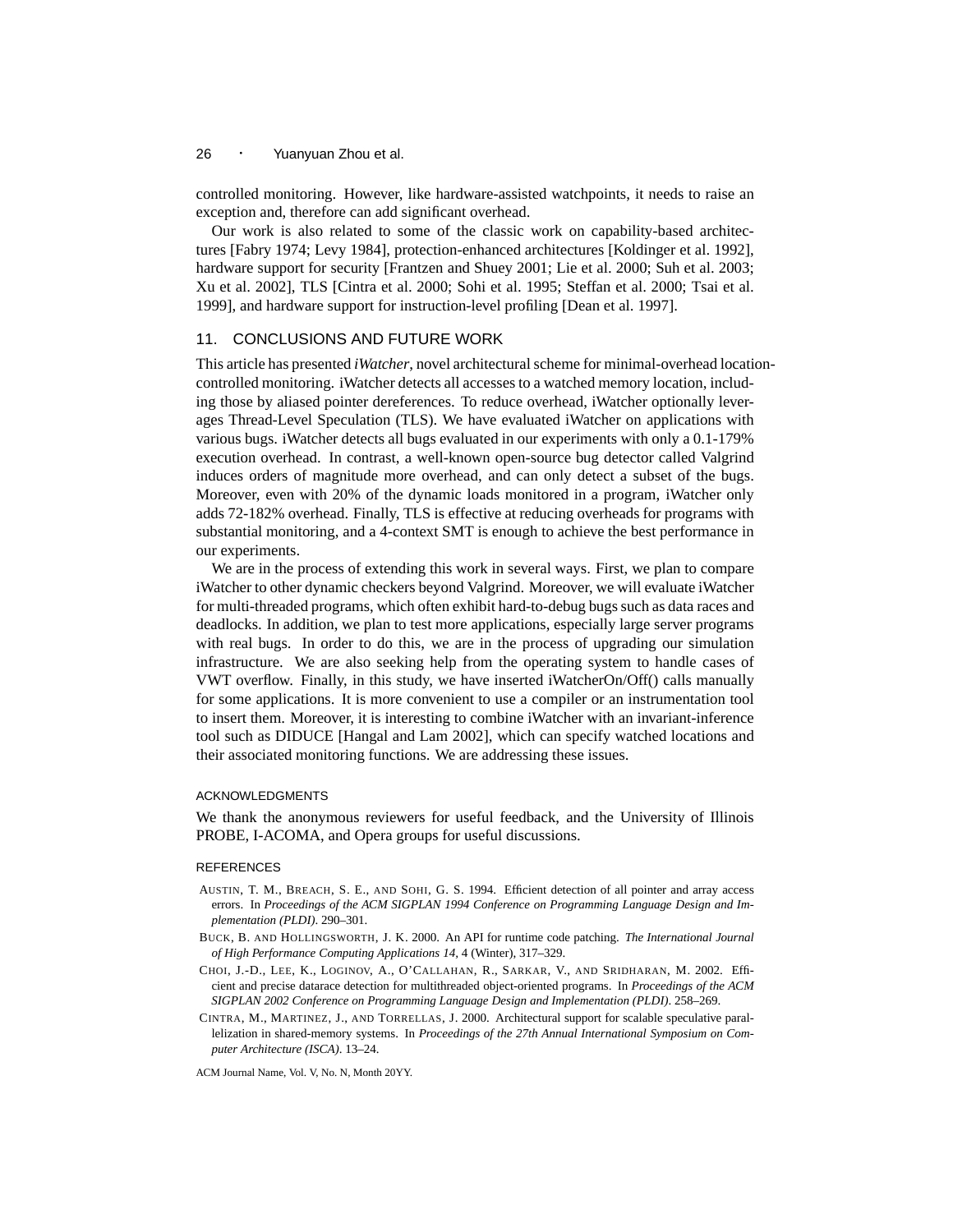- CONDIT, J., HARREN, M., MCPEAK, S., NECULA, G. C., AND WEIMER, W. 2003. CCured in the real world. In *Proceedings of the ACM SIGPLAN 2003 Conference on Programming Language Design and Implementation (PLDI)*. 232–244.
- COWAN, C. ET AL. 1998. StackGuard: Automatic adaptive detection and prevention of buffer-overflow attacks. In *Proceedings of the 7th USENIX Security Symposium*. 63–78.
- DEAN, J., HICKS, J. E., WALDSPURGER, C. A., WEIHL, W. E., AND CHRYSOS, G. Z. 1997. ProfileMe: Hardware support for instruction-level profiling on out-of-order processors. In *Proceedings of the 30th Annual IEEE/ACM International Symposium on Microarchitecture (MICRO)*. 292–302.
- ENGLER, D. AND ASHCRAFT, K. 2003. RacerX: Effective, static detection of race conditions and deadlocks. In *Proceedings of the 19th ACM Symposium on Operating Systems Principles*. 237–252.
- ERNST, M. D., CZEISLER, A., GRISWOLD, W. G., AND NOTKIN, D. 2000. Quickly detecting relevant program invariants. In *Proceedings of the 22nd International Conference on Software Engineering (ICSE)*. 449–458.
- FABRY, R. S. 1974. Capability-based addressing. *Commun. ACM 17,* 7 (July), 403–412.
- FRANTZEN, M. AND SHUEY, M. 2001. StackGhost: Hardware facilitated stack protection. In *Proceedings of the 10th USENIX Security Symposium*. 55–66.
- HALLEM, S., CHELF, B., XIE, Y., AND ENGLER, D. 2002. A system and language for building system-specific, static analyses. In *Proceedings of the ACM SIGPLAN 2002 Conference on Programming Language Design and Implementation (PLDI)*. 69–82.
- HANGAL, S. AND LAM, M. S. 2002. Tracking down software bugs using automatic anomaly detection. In *Proceedings of the 22nd International Conference on Software Engineering (ICSE)*. 291–301.
- HASTINGS, R. AND JOYCE, B. 1992. Purify: Fast detection of memory leaks and access errors. In *Proceedings of the 1999 USENIX Winter Technical Conference*. 125–136.
- INTEL CORPORATION. 2001. The IA-32 Intel architecture software developer's manual, volume 2: Instruction set reference.
- JOHNSON, M. S. 1982. Some requirements for architectural support of software debugging. In *Proceedings of the 1st International Conference on Architectural Support for Programming Languages and Operating Systems (ASPLOS)*. 140–148.
- KAI-INTEL CORPORATION. Intel thread checker. URL: http://developer.intel.com/software/products/threading/tcwin.
- KANE, G. AND HEINRICH, J. 1992. *MIPS RISC architecture*. Prentice-Hall.
- KOLDINGER, E. J., CHASE, J. S., AND EGGERS, S. J. 1992. Architectural support for single address space operating systems. In *Proceedings of the 5th International Conference on Architectural Support for Programming Languages and Operating Systems (ASPLOS)*. 175–186.
- LARUS, J. AND SCHNARR, E. 1995. EEL: Machine-independent executable editing. In *Proceedings of the ACM SIGPLAN 1995 Conference on Programming Language Design and Implementation (PLDI)*. 291–300.
- LEVY, H. M. 1984. *Capability-based computer systems*. Digital Press, Bedford, MA.
- LIE, D. ET AL. 2000. Architectural support for copy and tamper resistant software. In *Proceedings of the 9th International Conference on Architectural Support for Programming Languages and Operating Systems (ASPLOS)*. 168–177.
- LOGINOV, A., YONG, S. H., HORWITZ, S., AND REPS, T. W. 2001. Debugging via run-time type checking. In *the 4th International Conference on Fundamental Approaches to Software Engineering (FASE)*. 217–232.
- MARCUS, E. AND STERN, H. 2000. *Blueprints for high availability*. John Willey and Sons, New York.
- MUSUVATHI, M., PARK, D., CHOU, A., ENGLER, D. R., AND DILL, D. L. 2002. CMC: A pragmatic approach to model checking real code. In *Proceedings of the 5th Symposium on Operating System Design and Implementation (SOSP)*. 75–88.
- NATIONAL INSTITUTE OF STANDARDS AND TECHNLOGY (NIST), DEPARTMENT OF COMMERCE. 2002. Software errors cost U.S. economy \$59.5 billion annually. NIST News Release 2002-10.
- NECULA, G. C., MCPEAK, S., AND WEIMER, W. 2002. CCured: Type-safe retrofitting of legacy code. In *The 29th SIGPLAN-SIGACT Symposium on Principles of Programming Languages (POPL)*. 128–139.
- NETHERCOTE, N. AND SEWARD, J. 2003. Valgrind: A program supervision framework. In *Proceedings of the 3rd International Workshop on Runtime Verification (RV)*.
- ONE, A. 1996. Smashing the stack for fun and profit. Phrack Magazine.